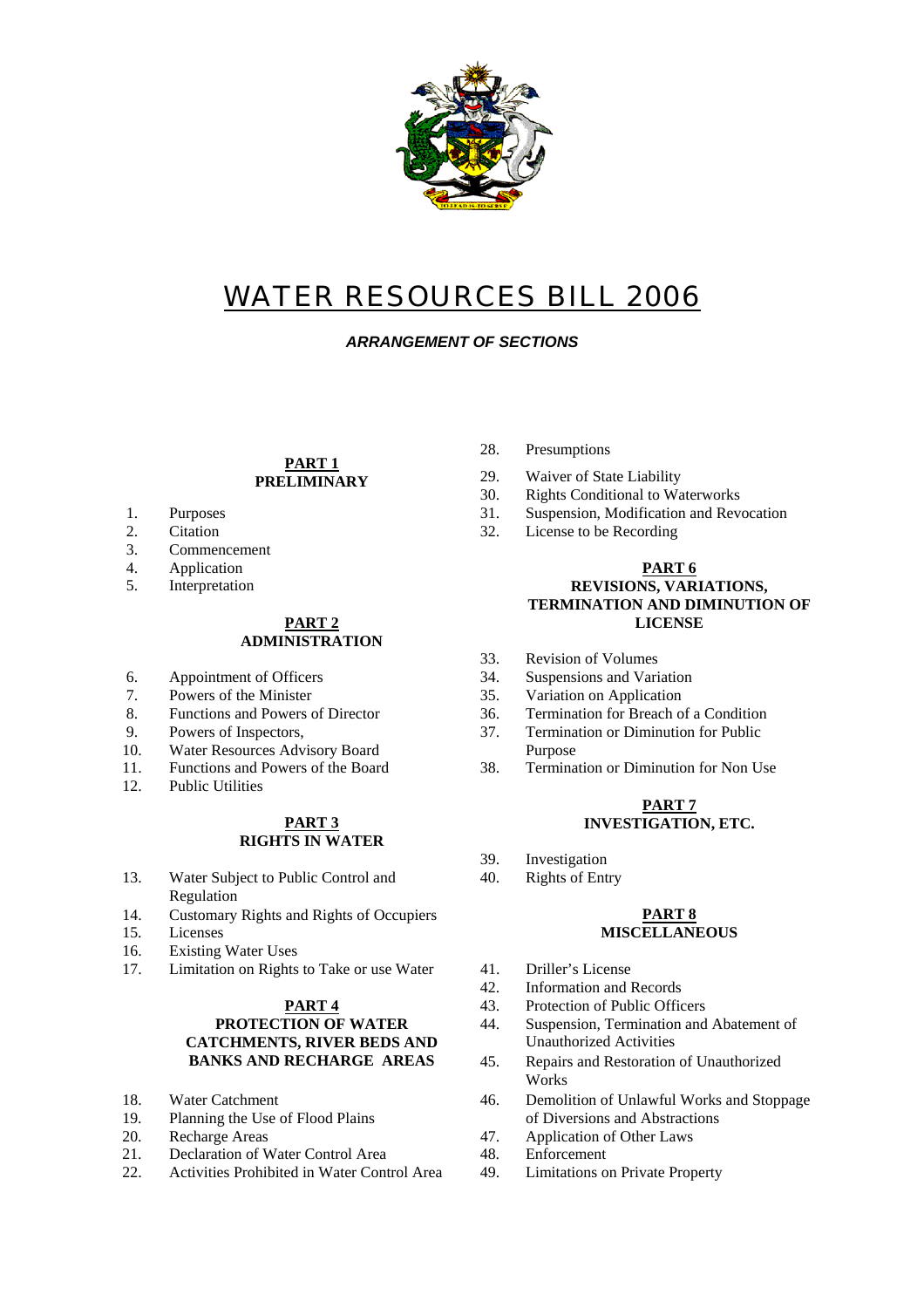23. Approval of Activities in Water Control Area

#### **PART 5 APPLICATION FOR LICENSE**

- 24. Contents of Application for a License
- 25. Form of Application for a License 53. Penalties<br>
26. Procedures for Granting a License 54. Regulation
- 26. Procedures for Granting a License 54. Regulations<br>27. Objection to Granting of a License
- 27. Objection to Granting of a License **Schedule**

#### **PART 9 APPEALS, PENALTIES AND SUPPLEMENTARY**

- 50. Appeals<br>51. Offences
- 
- 51. Offences<br>52. Offences of Corporation
- -

#### **2006 No.**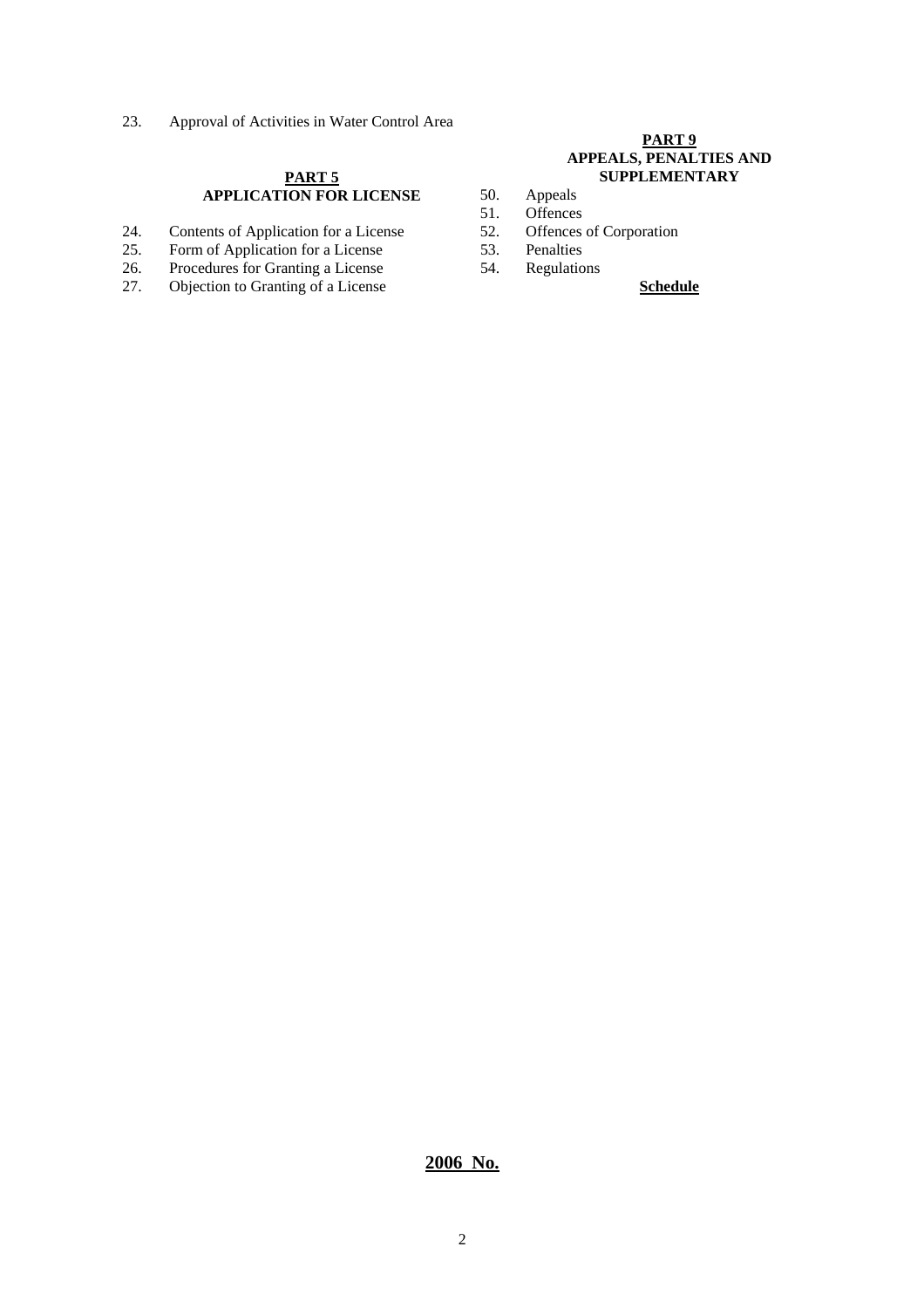## *A BILL INTITUTED*

**BE IT ENACTED** by the Legislative Assembly of Solomon Islands in Parliament assembled as follows:

#### **PART 1 PRELIMINARY**

#### **1. Purposes**

This Act has the following purposes:-

- (a) To provide for the integrated management of the water resources of the Solomon Islands.
- (b) To promote the most efficient, fair and beneficial use of natural water.
- (c) To ensure that natural water resources are available for sustainable use for the benefit of all present and future Solomon Islanders.
- (d) To provide for the protection of natural watercourses and water catchments.
- (e) To provide for the control of activities occurring over or beside waterways or watercourses.

#### **2. Citation**

This Act may be cited as the Water Resources Act 2006.

### **3. Commencement**

This Act shall come into operation on such date as the Minister may appoint by the notice published in the Gazette.

#### **4. Application**

This Act shall have general application throughout Solomon Islands and shall bind the government of the Solomon Islands and Provincial Governments and Area Councils and Municipal Authorities.

#### **5. Interpretation**

In this Act, unless the context otherwise requires: -

**"Area"** means an area of land declared under section 21 of this Act.

**"Board"** means the Water Resources Advisory Board established under Section 10

**"Borehole"** means any hole, excavation, drilling or other opening in the ground or any natural or artificially constructed or improved underground cavity which could be used, is used or may be used for the purpose of intercepting, collecting, obtaining or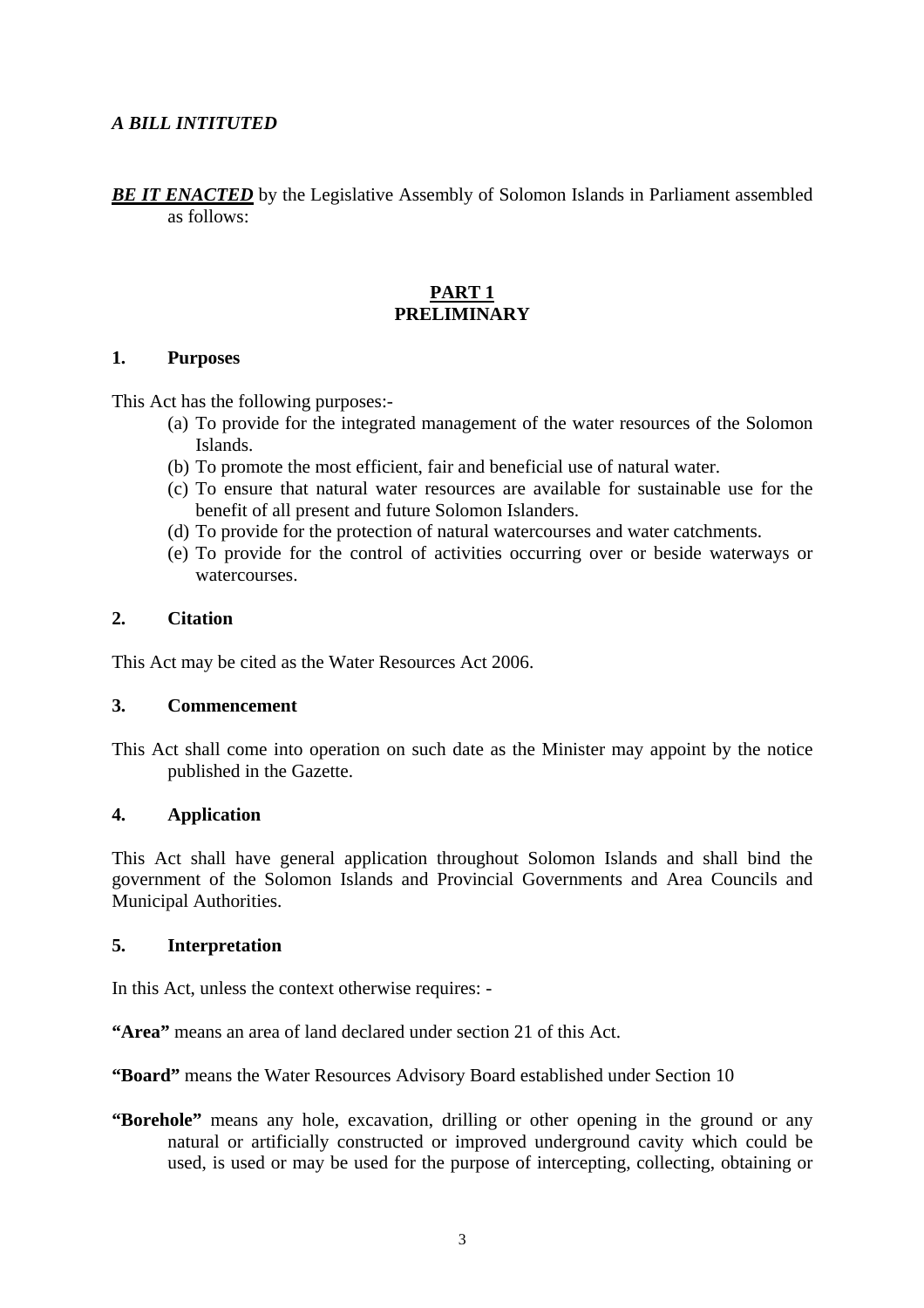abstracting or using groundwater or for the purpose of disposing of any water or wastes below the surface of the ground, or which extends to an aquifer in the ground.

- **"Catchment Area"** means an area of land declared under section 18
- **"Customary Land"** means any land (not being registered land, other than land registered as customary land, or land in respect of which any person becomes or is entitled to be registered as the owner of an estate pursuant to the provisions of Part III of the Lands and Titles Act) lawfully owned, used or occupied by a person or community in accordance with current customary usage.
- **"Director"** means Director of Water Resources appointed under section 6.
- **"Domestic Uses"** means use of water primarily for domestic purposes in any dwelling house or part thereof and generally for reasonable domestic uses regardless of whether or not they relate to customary rights and ownership.
- **"Minister"** means the Minister of the Government for the time being charged with the responsibility for water resources.
- **"Ministry"** means as the case may require, the Ministry responsible for water resources.
- **"Land owner"** in relation to a registered interest means the person in whose name the interest is for the time being registered; and in relation to customary land, means the person or persons who is or are according to current customary usage, regarded as the owner or owners of the land.
- **"Natural Water"** means all forms of water, including any river, stream, dam, lake, pond, swamp, marsh, canal, whether natural or artificial or other body of water forming part of that water course.
- **"Person"** means individual or organization or companies.
- **"Public Utilities"** means Authorities responsible for water resources related matter, created under their own Act.
- **"Recharge Area"** means any Area as prescribed in section 21
- **"Waste"** includes any matter that, when added to or mixed with any natural water, will contaminate the water so as to change the physical or chemical condition thereof in such a manner as to: -
	- (a) Make the water unclean, noxious, or impure; or
	- (b) Be detrimental to the health, safety, or welfare of persons using the water; or
	- (c) Be poisonous or harmful to animals, birds, or fish around or in the water; or
	- (d) Make the quality of such natural water below quality standard acceptable for human consumption in Solomon Islands

**"Water Right"** covers water license granted for the proper administration of this Act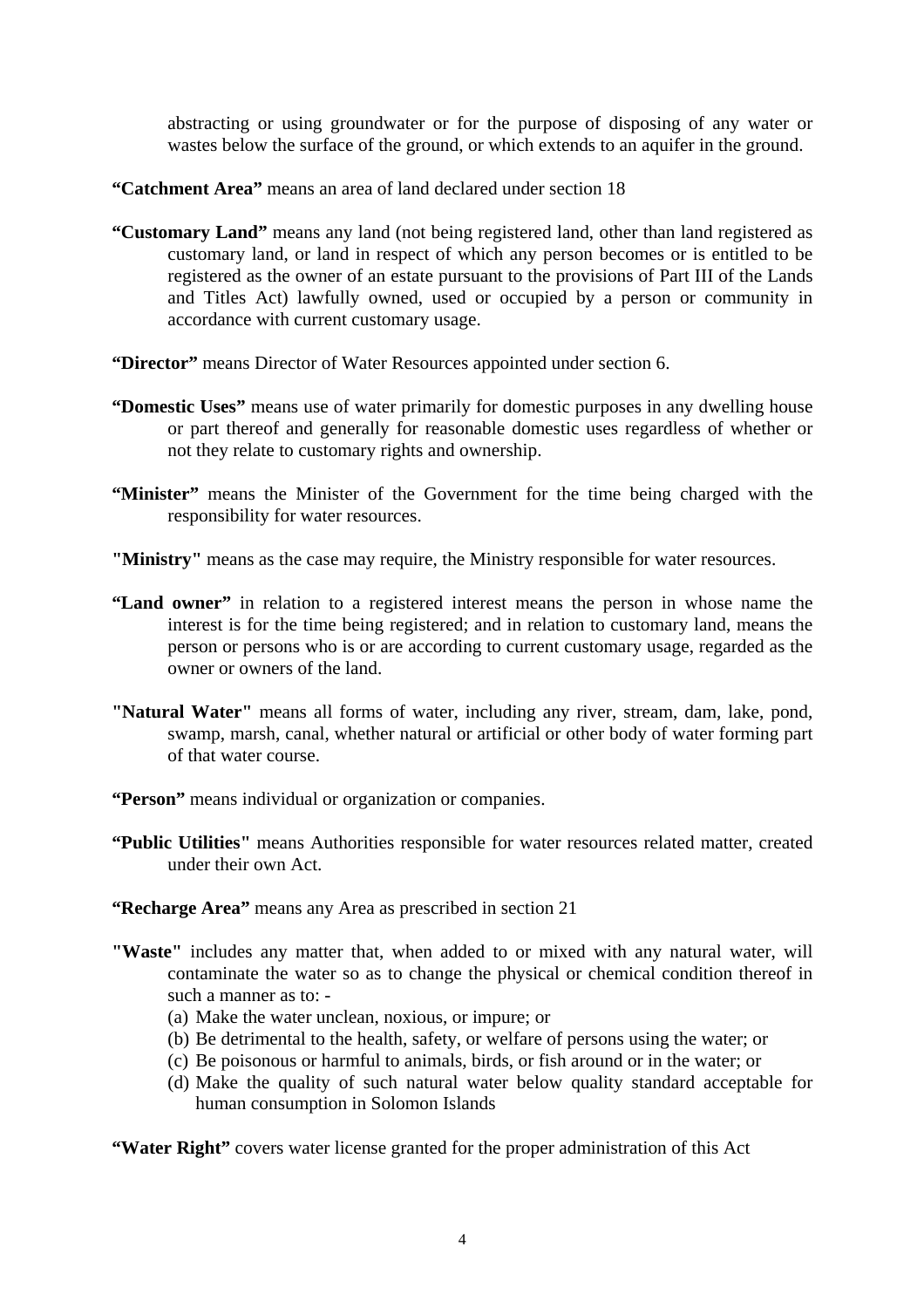- **"Waterworks"** includes any reservoirs, channels, stormwater drains, pipelines, treatment & dis-infection plants, sewerlines, dams, intakes,machinery, equipment, low-level bridge or engineered ford-crossings and apparatus. It also includes any works undertaken which interfere, or are likely to interfere with a designated watercourse
- **"Water Courses"** includes any river, stream, dam, lake, pond, swamp, marsh, canal, whether natural or artificial or other body of water forming part of that water course.
- "Water well" means any bore hole, excavation, drill or other opening in the ground or any natural or artificially constructed or improved underground cavity which could be used, is used or may be used for the purpose of intercepting, collecting, obtaining, abstraction or using groundwater.

## **PART 2 ADMINISTRATION**

## **6. Appointment of Officers**

- (1) There shall be appointed for the purposes of this Act:
	- (a) a Director of Water Resources as an Administrative Head of the Division, and
	- (b) a Water Resources Inspector, and such other officers as may be necessary for the due administration of this Act.
- (2) Any appointment made under sub-section (1) shall, if the person appointed is to be a Public Officer, be made in accordance with the constitution but otherwise shall be made by the Minister by notification in writing.
- (3) The Director appointed pursuant to subsection (1) should be the holder of the post of Chief Hydrologist.

## **7. Powers of the Minister**

The Minister may at any time, on the advice of the Board,

- (a) issue,
	- i) water license
	- ii) driller's license
- (b) authorize in writing, any public officer to enter upon any land in Solomon Islands, to conduct water resources surveys as the Ministry may consider necessary in the interest of the conservation and best use of natural water
- (c) by notice, direct the holder of any license issued pursuant to this Act to produce records kept for the purpose of this Act
- (d) direct any person to comply with the provisions of this Act or regulations made thereunder
- (e) direct a holder of a license to comply with its terms and conditions
- (f) take whatever measures as may be necessary,
	- i) to protect the health and safety of persons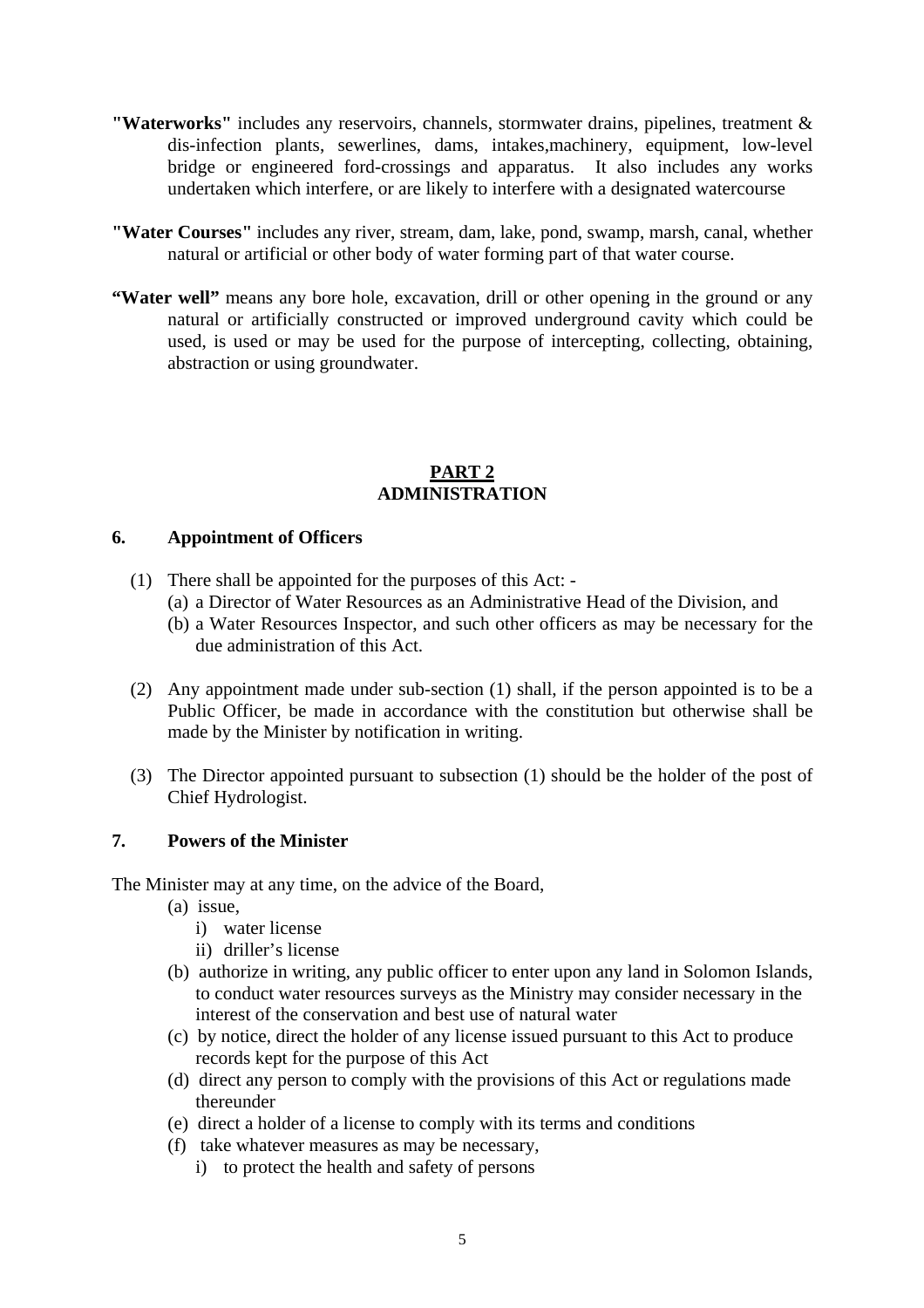- ii) for conservation purposes with a view to preventing over-exploitation
- iii) to minimize damage to any land, water, vegetation and animal life
- iv) to protect area of known sources of recharge of groundwater, water catchment areas prescribed under sections 19 and 21.
- (g) prescribe rates of licenses and method of payment and collection

## **8. Functions and Powers of the Director**

Subject to the provisions of this Act, the Director shall have power, for the purpose of the performance of his functions under this Act-

- (a) To advise the Board on technical aspects of assessment, management and development of water resources
- (b) To receive applications for license and to submit such applications to the Board for consideration
- (c) To conduct or authorize the inspections of any land, buildings and waterworks for the purpose of this Act
- (d) To authorize persons other than holders of licenses to export water samples for the purposes of scientific research or such other purposes as he may deem fit
- (e) To carry out or follow up the decisions of the Board
- (f) To keep and maintain records and database of licenses in such manner as the Minister may require
- (g) To request the co-operation, where necessary, of other Ministries, Public Bodies, and private persons for the better performance of its functions

## **9. Powers of Inspectors**

- (1) Any officer appointed pursuant to section 6 shall, at all reasonable times, for the purposes of this Act may:-
	- (a) enter, inspect and examine any land, buildings and waterworks,
	- (b) examine and make inquiries in respect of:
		- i) the state and condition of any building and waterworks,
		- ii) the flow or control of water,
		- iii) land use,
		- iv) any prohibited activities referred to in section 22,
	- (c) take water samples for investigation and assessment purposes
	- (d) exercise such powers as are necessary for carrying this Act effectively.
- (2) Whenever an inspector finds, or has reason to believe, that a holder is in breach of any provisions of this Act or regulations made thereunder, he shall bring such breach to the notice of the Director.
- (3) The Director, on being informed of any breach referred to in subsection (2), may take whatever actions he deems necessary in accordance with the provisions of this Act.

## **10. Water Resources Advisory Board**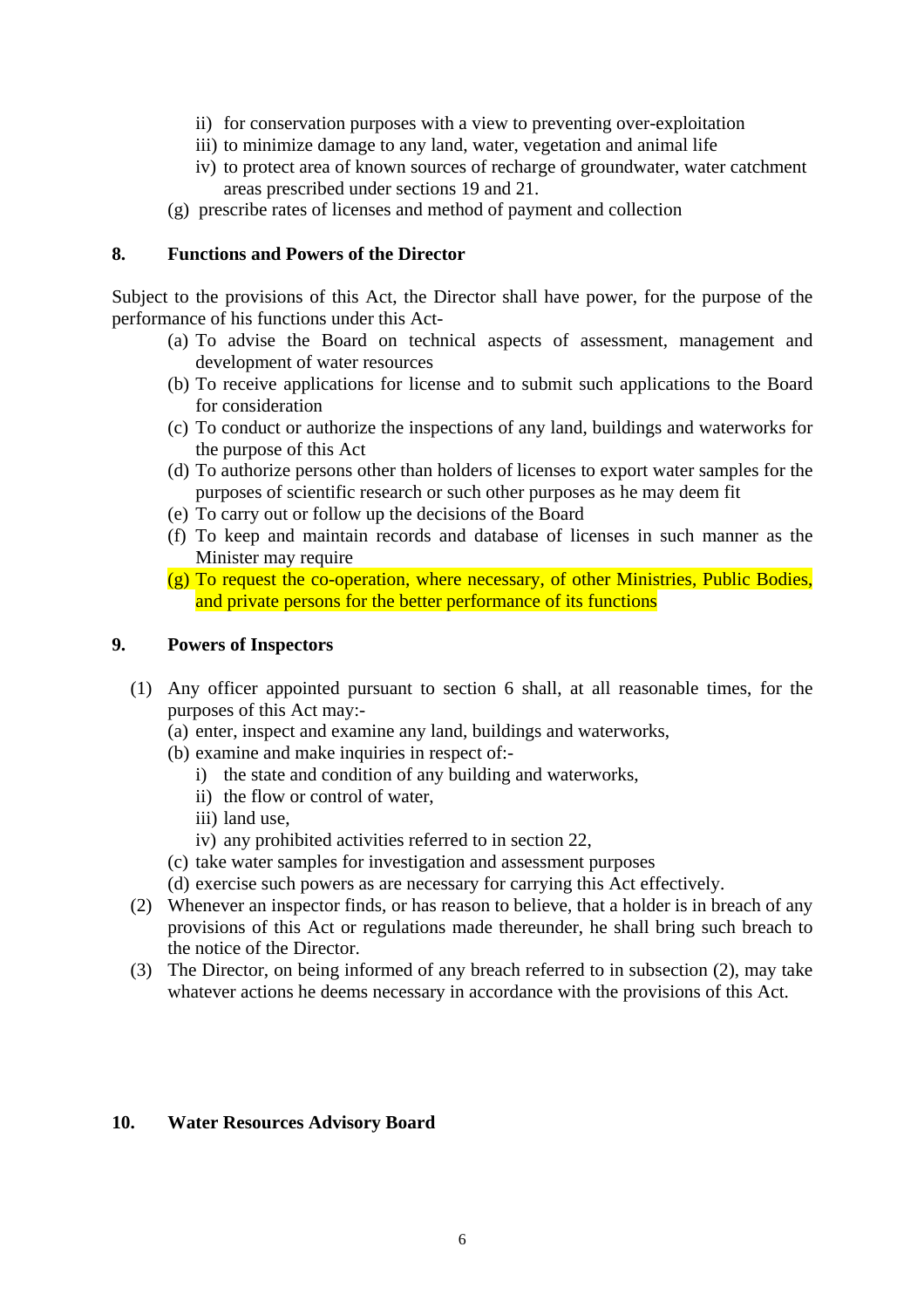- (1) There shall be established, for the purposes of this Act, a Water Resources Advisory Board, which shall, subject to the provisions of this Act, be responsible for general matters relating to the administration of this Act.
- (2) The provisions of the schedule shall have effect as to the constitution of the Board and otherwise in relation thereto.
- (3) The Minister may, after consultation with the Chairperson give the Board such directions of a general character as to policy to be followed by the Board in the performance of its functions as appear to the Minister to be necessary, and the Board shall give effect thereto.

## **11. Functions and Powers of the Board**

The Board has the following functions and powers:-

- (a) to advise the Minister on the issuing of licenses and other matters required under this Act
- (b) to steer a process of water reform and make proposals on major water policy issues
- (c) to review information on water resources and the water sector in general
- (d) to recommend water related investigation programs and projects
- (e) to recommend fees and charges required under this Act
- (f) to respond to activities relating to operations of public utilities
- (g) to propose mechanism by which water license fees are paid and collected
- (h) to assist in the determination of compensation claims relating to use of water or protection of water catchments or to compensation against commercial use of water
- (i) To advise on or approve national or regional water management measures such as plans, special area controls, guidelines for water abstraction and protection
- (j) to take any action which it deems necessary or desirable to facilitate the functions of the Board
- (k) to inform where appropriate, landowners or land holding groups affected by operations to be carried out, in terms of licenses granted under this Act.

## **12. Public Utilities**

- (1) The Government may create autonomous public utilities for the provision of public services based on water. They must be regulated by their acts of creation, and apply water legislation as required by the adequate performance of their functions.
- (2) Public Utilities shall become the statutory authority under the Ministry responsible for water resources. This Ministry represents the public utility at meetings of the Board.

## **PART 3 RIGHTS IN WATER**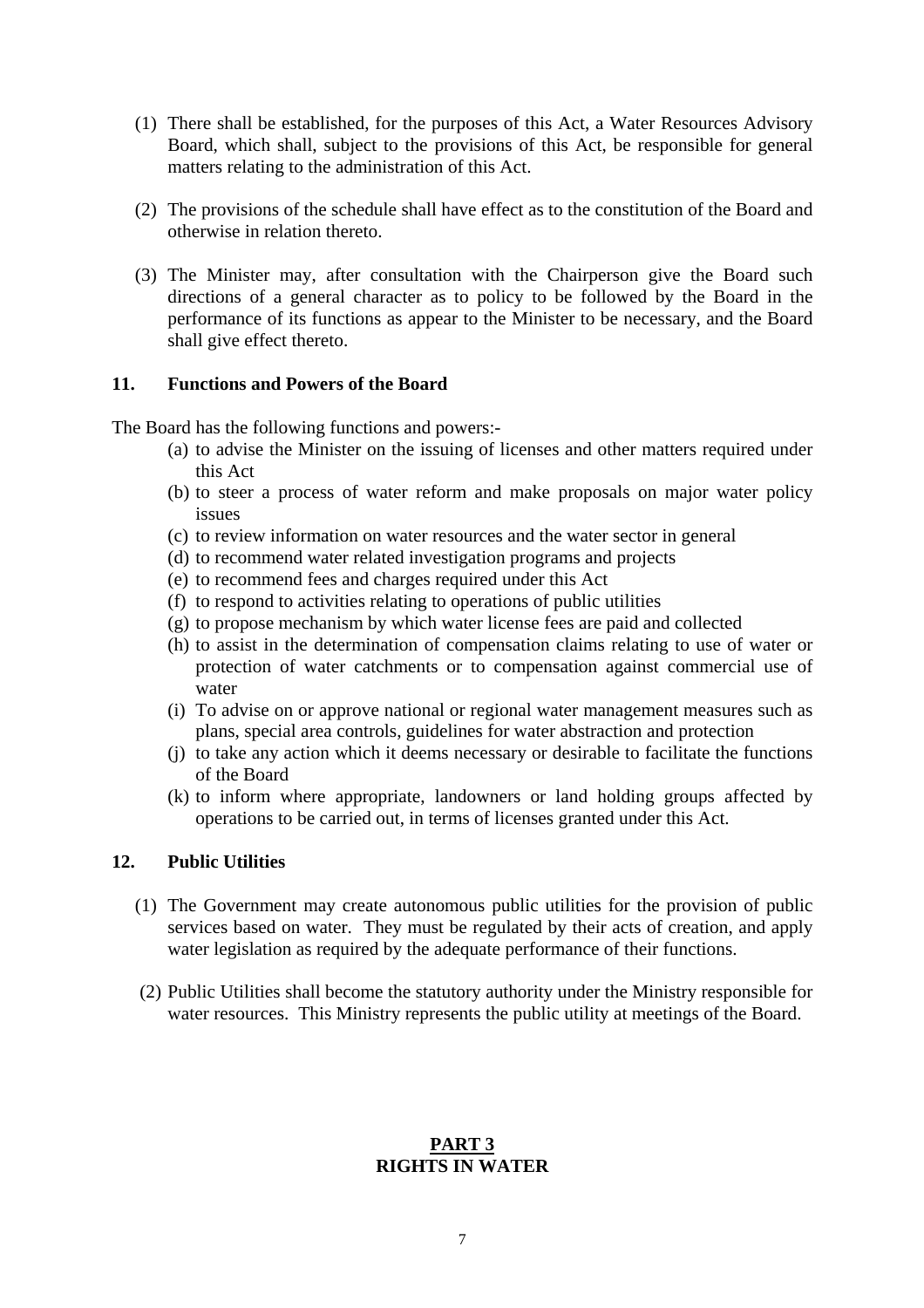## **13. Water Subject to Public Control and Regulation**

- (1) All natural water within the territory of the Solomon Islands is hereby dedicated to the use of the people of the country, subject to public control and regulation in the manner hereby prescribed.
- (2) The right to control, protect, use, investigate, manage and administer the water of the Solomon Islands is vested in the Government and shall be exercised on its behalf by the Minister, the Board and the Director in accordance with this Act.
- (3) The provisions of this Act apply to water occurring, existing, or flowing in, into or through registered or unregistered, public, private or customary land. The provisions of this Act apply to any water use or activity of any kind that might affect the conservation, management and development of natural water.

#### **14. Customary Rights and Rights of Occupiers**

- (1) Subject to the provisions of section 17,
	- (a) every person who, by custom, is entitled to use natural water for domestic and stock purposes, to irrigate a subsistence garden or for fishing or for navigation without a license.
	- (b) the occupier of any land, his family and employees ordinarily resident on that land shall be entitled to use any water on, adjacent to, or under that land for domestic and stock purposes without a license.
	- (c) Abstraction of water for domestic uses and fire fighting shall not require any kind of license.
- (2) A person taking water from a water course or lake in pursuance of sub-section (1) may place a permanent installation for taking water in or on the land adjacent to the water course or lake, but shall not build any works obstructing the flow of the water course or lake. Such permanent installation shall not totally obstruct the flow of natural water.

#### **15. Water License**

(1) No one may abstract or divert nor dam natural water without a license issued by the Ministry responsible for water resources. Water for domestic uses shall not require any kind of license.

#### **16. Existing Water Uses**

- (1) Any person or companies or organizations diverting or abstracting natural water, at the date of commencement of this Act must, within six calendar months of that date, apply to the Ministry responsible for water resources for a license.
- (2) Provided that failure to make application to the Ministry responsible for water resources entitles the Ministry to either discontinue and halt the use or discharge, or grant and record it ex officio.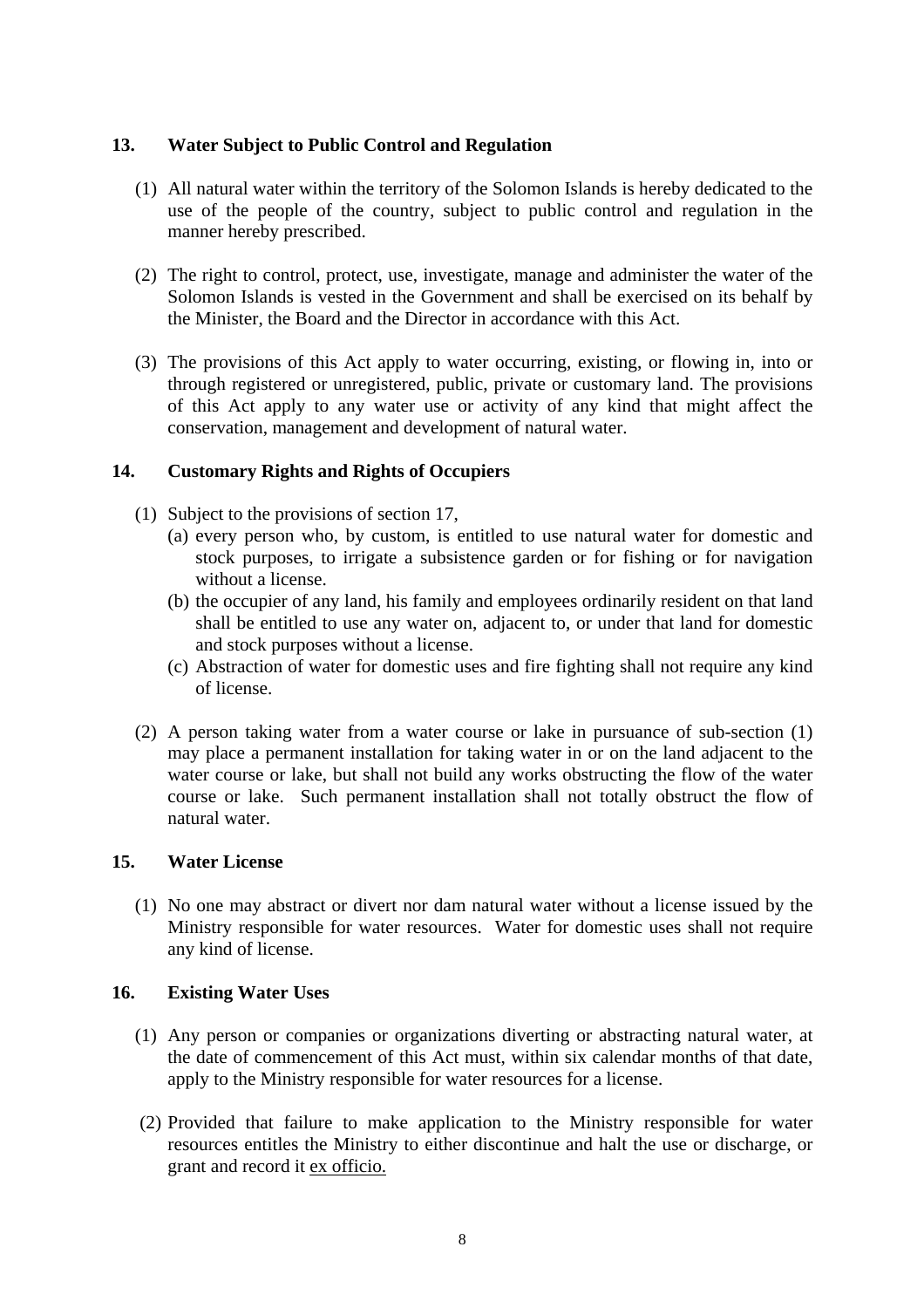# **17. Limitation on Rights to Take or Use Water**

Whenever any water is used pursuant to section 14 or 16 the Director shall have power either generally or in particular cases, by notice: -

- published in a newspaper circulating in the area to which the notice relates;<br>• nublished by radio:
- published by radio;
- served on the owner or occupier of any land to which the notice relates,

as he sees fit,

- i) in times of actual or anticipated shortage of water, to fix the amount of water which, and purposes for which, such water may be used by any person.
- ii) to define the places from which, the manner in which and the times at which such water may be used or may not be used.
- iii) temporarily or permanently to prohibit the use of water from any sources for such purposes when, in the opinion of the Director, the use of such water would be dangerous to health.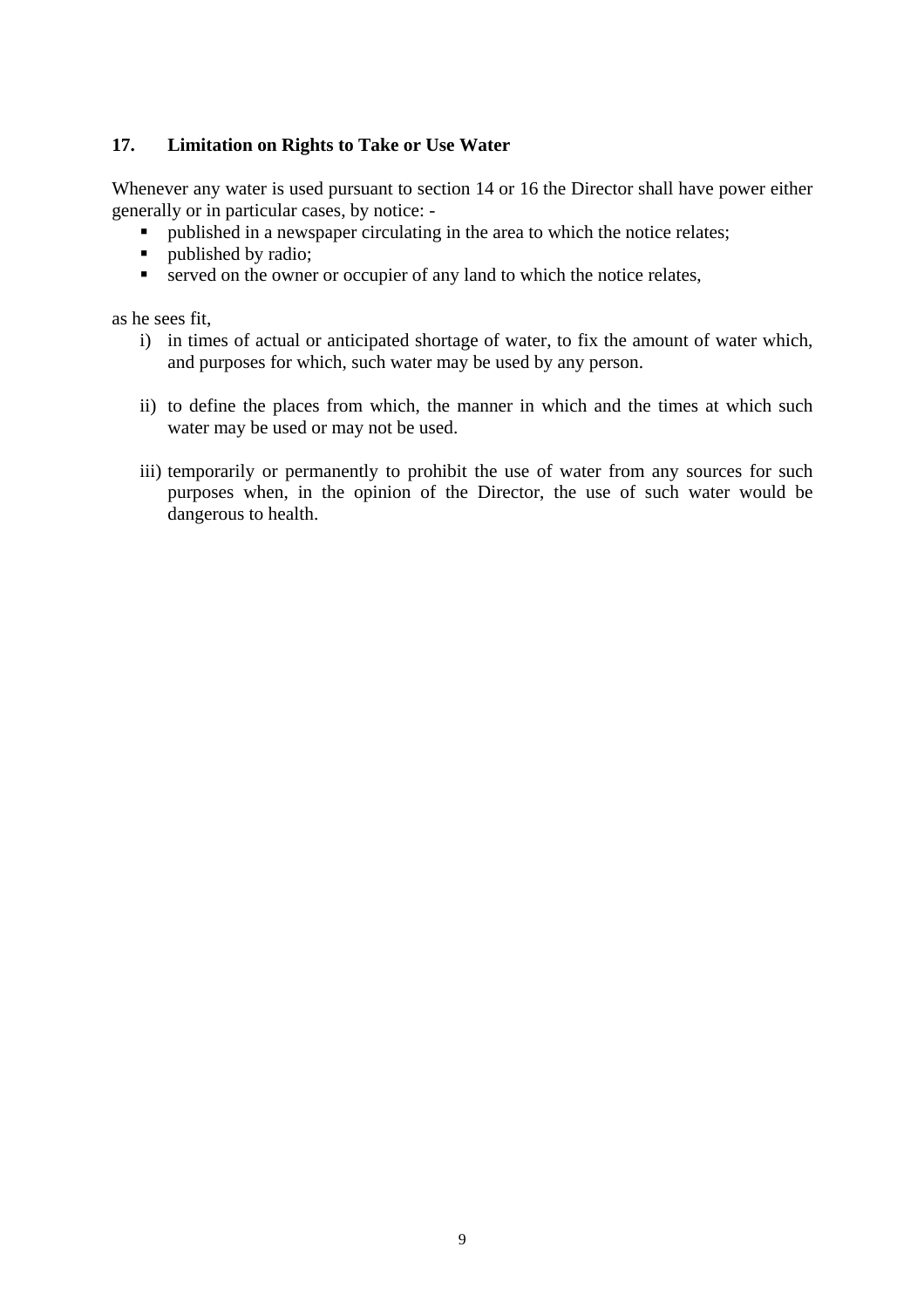### **PART 4 PROTECTION OF WATER CATCHMENTS, RIVER BEDS AND BANKS AND RECHARGE AREAS**

## **18. Water Catchments**

The Ministry responsible for water resources controls the use and development of water catchments and riverbanks. Such control may be exercised through regulations, orders, and instructions prescribed by the Minister. Logging, mining and extraction of sand and gavel in water catchments, river banks and river beds may be restricted by the Ministry according to the requirements of catchment management and conservation. These restrictions may only be compensated and paid for if they amount to functional dispossession or transfer of ownership.

## **19. Planning the Use of Flood Plains**

The Minister may declare flood-prone areas to be flood control zones. Flood control zones may only be used and developed in the manner allowed by the regulations, order, or instruction applying therein. No compensation is paid when enforcing regulations based on the risk of floods, except when they amount to functional dispossession or transfer of ownership.

#### **20. Recharge Areas**

The Ministry responsible for water resources may restrict the use of, and protect the areas which, are known sources of recharge of groundwater. Restrictions to the use and development of such areas may only be compensated when they amount to functional dispossession or transfer of ownership or shall declare such area as protected area under section 21 or 54.

## **21. Declaration of Water Control Area**

- (1) The Minister may, by order in the Gazette, declare an area to be:
	- (a) Water Catchment; or
	- (b) Groundwater recharge; or
	- (c) Flood control zone

for the purposes of this Act.

 (2) The terms and conditions in respect of the taking water, restoration of land or any other matter in respect of an area declared under sub-section (1) are as prescribed under regulations to be made by the Minister.

#### **22. Activities Prohibited in a Water Control Area**

- (1) Subjected to this section, in a water control area no person shall:
	- (a) Carry out logging, mining and extraction of sand and gavel
	- (b) ring-bark, cut down or destroy trees or vegetation; or
	- (c) construct, alter, remove, repair, cleanse or scour a drain, trench or channel; or
	- (d) construct, alter or remove an embankment against a water course or lake; or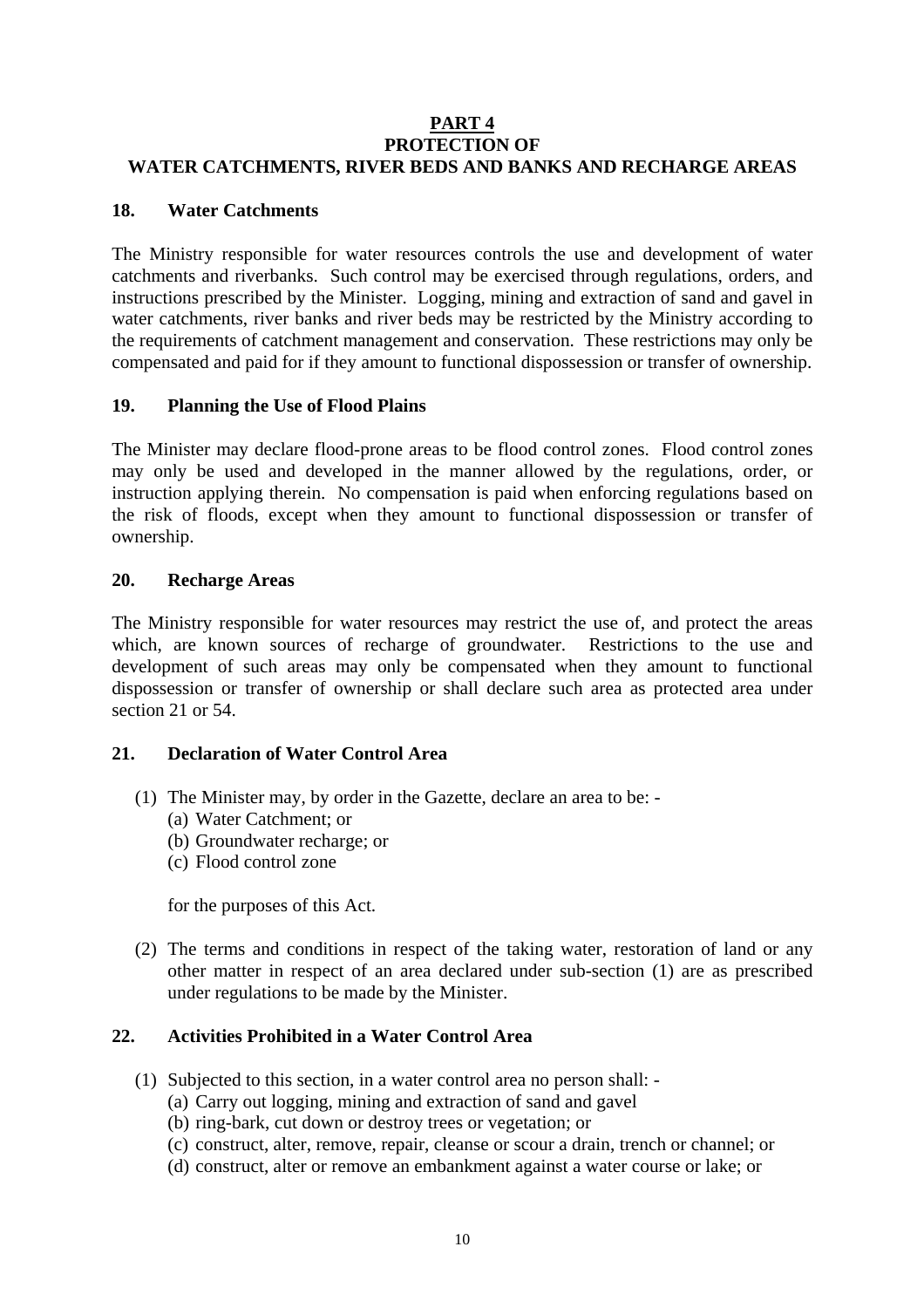- (e) construct, alter or remove an embankment in such a way as to alter or be likely to alter the course, or in any way impede or be likely to impede the flow or movement of surface water; or
- (f) sink or construct a water well or water bore hole; or
- (g) burn off trees, shrubs, plants, grass or foliage; and
- (h) construct dwelling houses and grazing livestock
- (2) Any activity prohibited under sub-section (1) may be permitted, subject to conditions and in accordance with the provisions prescribed under section 23.

#### **23. Approval of Activities in Water Control Area**

- (1) The Director may grant approval to a person a written approval authorizing the person to do, in a water control area specified in the approval, or in a part of a water control area so specified, any activity otherwise prohibited under section 22 (1).
- (2) An approval under this section shall be in force for such period and be subject to such conditions and restrictions as the Director sees fit and as are specified in the approval.
- (3) The powers conferred by this section may be exercised whether or not negotiations have been made for the purposes of section 22 (2) and, if any regulations have been made for the purposes of that sub-section, notwithstanding the provisions of those regulations.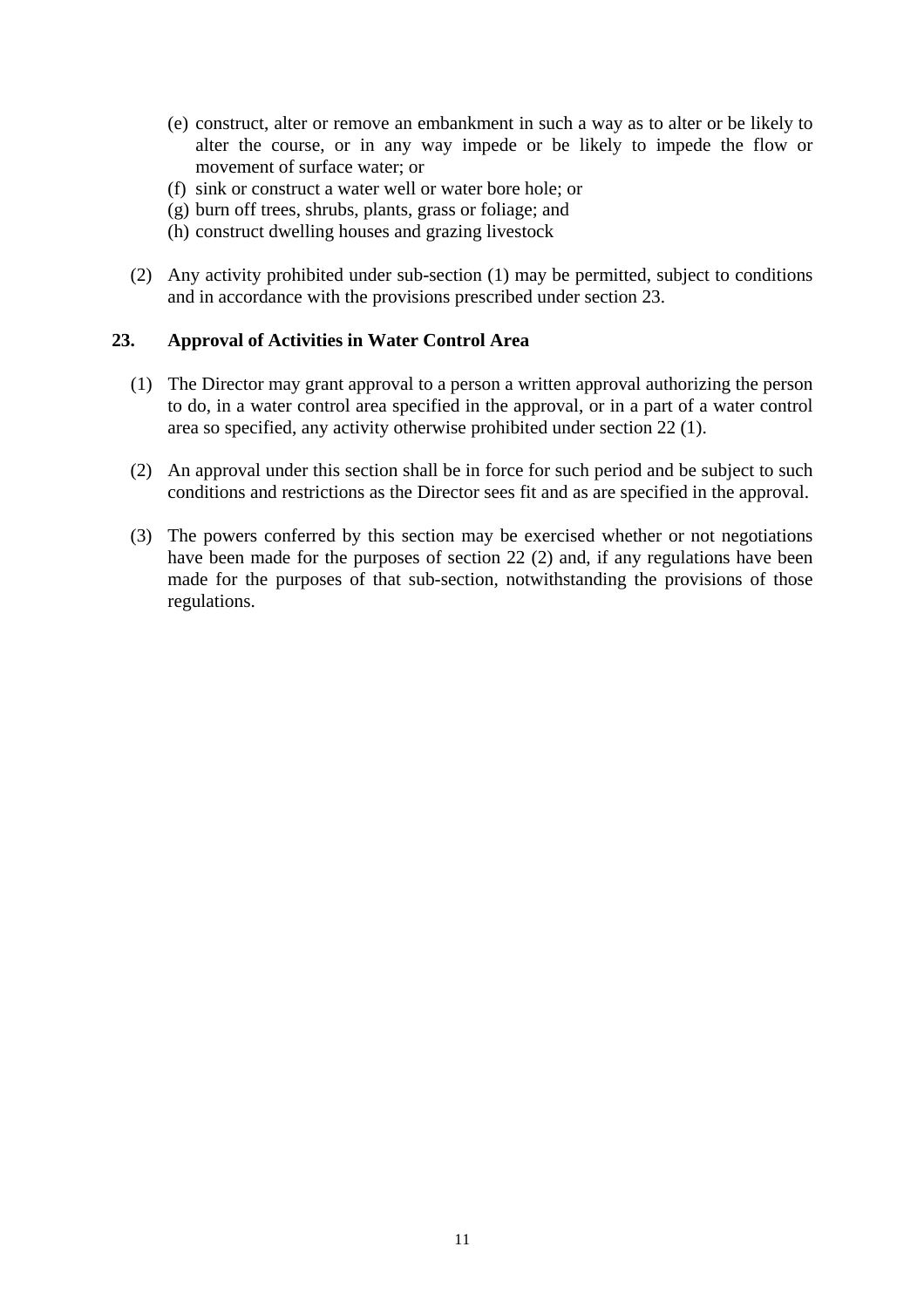## **PART 5 APPLICATION FOR LICENSE**

## **24. Contents of Applications for License**

- (1) Contents of application for license shall be prescribed by the Director in the form and manner approved by the Minister under regulations to be made under section 54(b).
- (2) Any variation or amendment to contents of an application for license shall be prescribed by the Director and approved by the Minister under regulations to be made under section 54.

## **25. Form of Application for License**

- (1) An application for:
	- (a) water license; or
	- (b) driller's license, or
	- (c) an amendment or variation of any license under section 35

shall be made to the Director in the prescribed form and manner approved by the Minister; and accompanied by any charge or fee that is prescribed or fixed by the Minister.

- (2) Every application for a license or amendments to a license under section 35, shall be submitted by the Director to the Board which shall advise the Minister as it thinks fit.
- (3) Every license shall be valid for one year from the date of issue and may be renewed on payment of the prescribed charge or fee.

#### **26. Procedures for Granting a License**

(1) No license may be granted by the Minister, unless 60 day's notice of the application therefore or of the intention to do so, and an opportunity to make representations thereon have been given to every person who, in the opinion of the Ministry responsible for water resources is likely to be adversely affected by the granting of such a license.

Provided that nothing in this sub-section shall apply to any person who has requested or consented to the license.

 (2) Where the Ministry responsible for water resources considers that it is not possible to give notice to every person required to be given notice under sub-section (1), without involving delay and expense as would be unreasonable in the particular circumstances, the Ministry responsible for water resources may post notices or cause them to be posted in a conspicuous position on or near the land affected.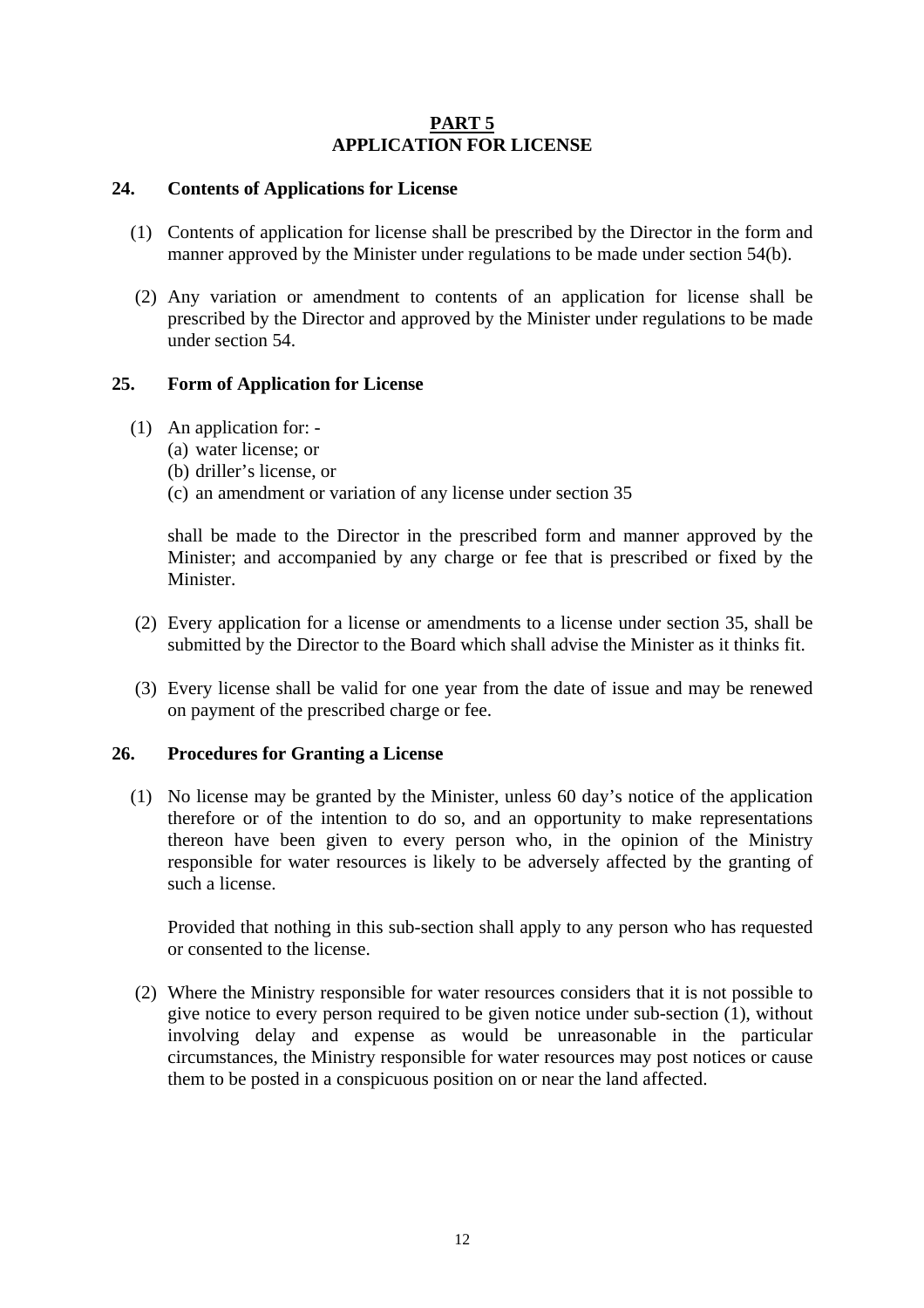# **27. Objection to Granting of License**

- (1) Application for the obtaining or renewal of a license under sections 24 and 25 must be made and disposed of in a manner to be prescribed by regulations to be made by the Minister:
- (2) Provided that:
	- (a) any person wishing to object to the granting or renewal of a license is given an opportunity to do so; and
	- (b) a license is subject to restrictions as to its duration as may be specified in regulations.

## **28. Presumptions**

Where any natural water is diverted or abstracted or any damage is caused in contravention to section 15, the owner or occupier of any land, premise, or building, benefiting from the diversion or abstraction is assumed, in the absence of any evidence to the contrary, to have caused or effected the diversion or abstraction as the case may be.

## **29. Waiver of State Liability**

Nothing in the granting of a license is deemed to imply that the quantity of water therein referred to is or would be available, or that the conditions and manners of exercise of the water right are not subject to change according to changes in public needs, policies or circumstances.

#### **30. Rights Conditional to Waterworks**

- (1) Where the Ministry has granted a license subject to the construction of works within a specified period, it may, on application and notwithstanding that the period previously allowed may have expired, extend the period for the construction on not more than two occasions.
- (2) An applicant must notify the Ministry in the manner prescribed, in regulations to be made, of the date of commencement and completion of the works. The Ministry, at its discretion, may cause the works to be inspected during construction and on completion by an officer designated by the Ministry.
- (3) No license issued under this section is deemed to imply any guarantee that the works are properly designed or constructed nor supports or justifies any claim of any nature against the government, the Minister or any public officer in connection with such works.

#### **31. Suspension, Modification and Revocation**

A license may be modified, suspended or revoked by the Ministry without paying any compensation:

- (a) for any material false statement in the license application
- (b) for breach of any condition of the license;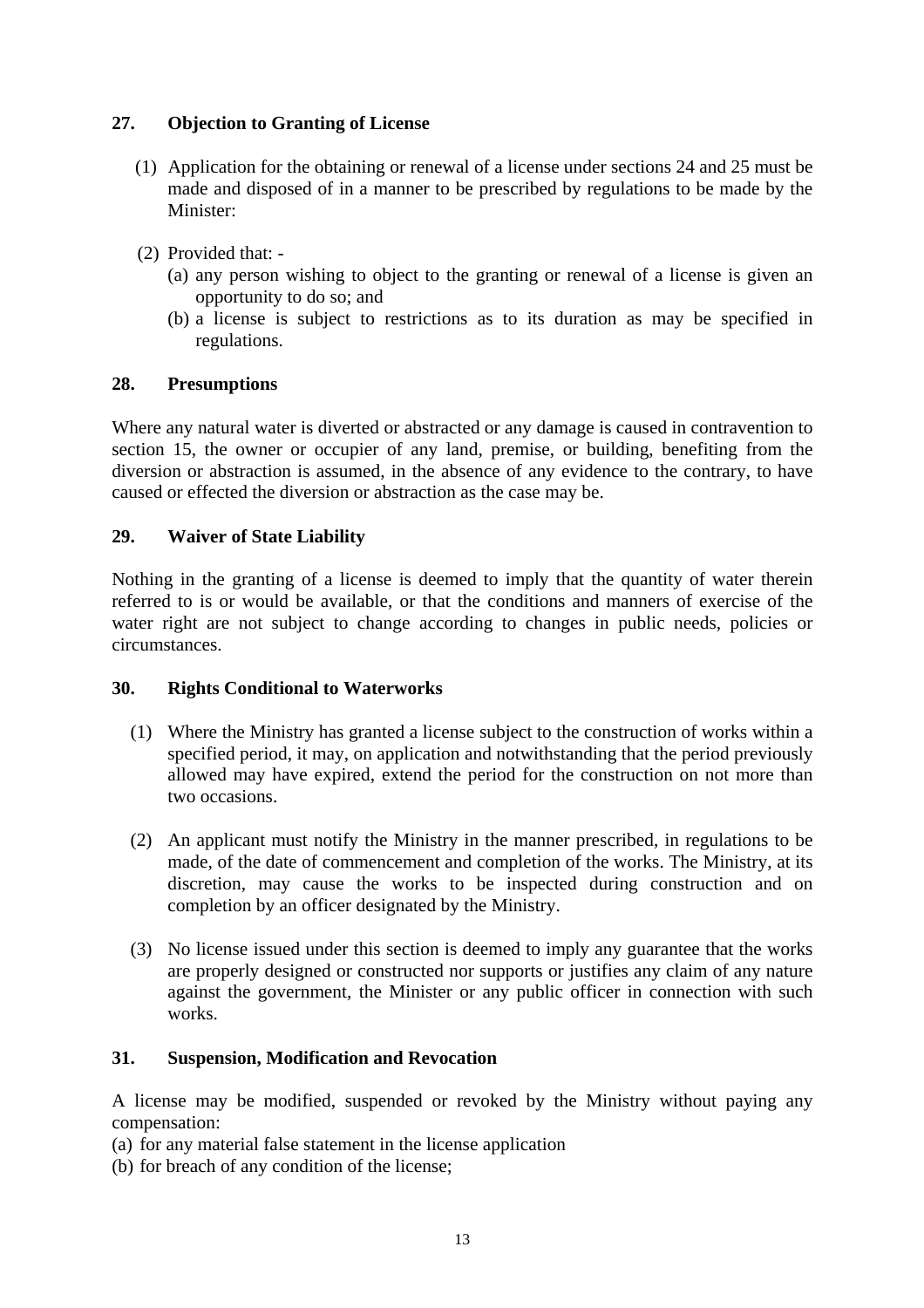- (c) for refusal to allow inspection of works;
- (d) to protect natural water;
- (e) to protect public health, public safety or public welfare;
- (f) to protect any commercial, domestic or municipal uses of natural water; or
- (g) due to changes in the circumstances under which the original license was issued.

# **32. Licenses to be recorded**

A license granted by the Minister and any variation, revision, termination or diminution or revocation thereof must be recorded by the Ministry in the manner prescribed in regulations to be made.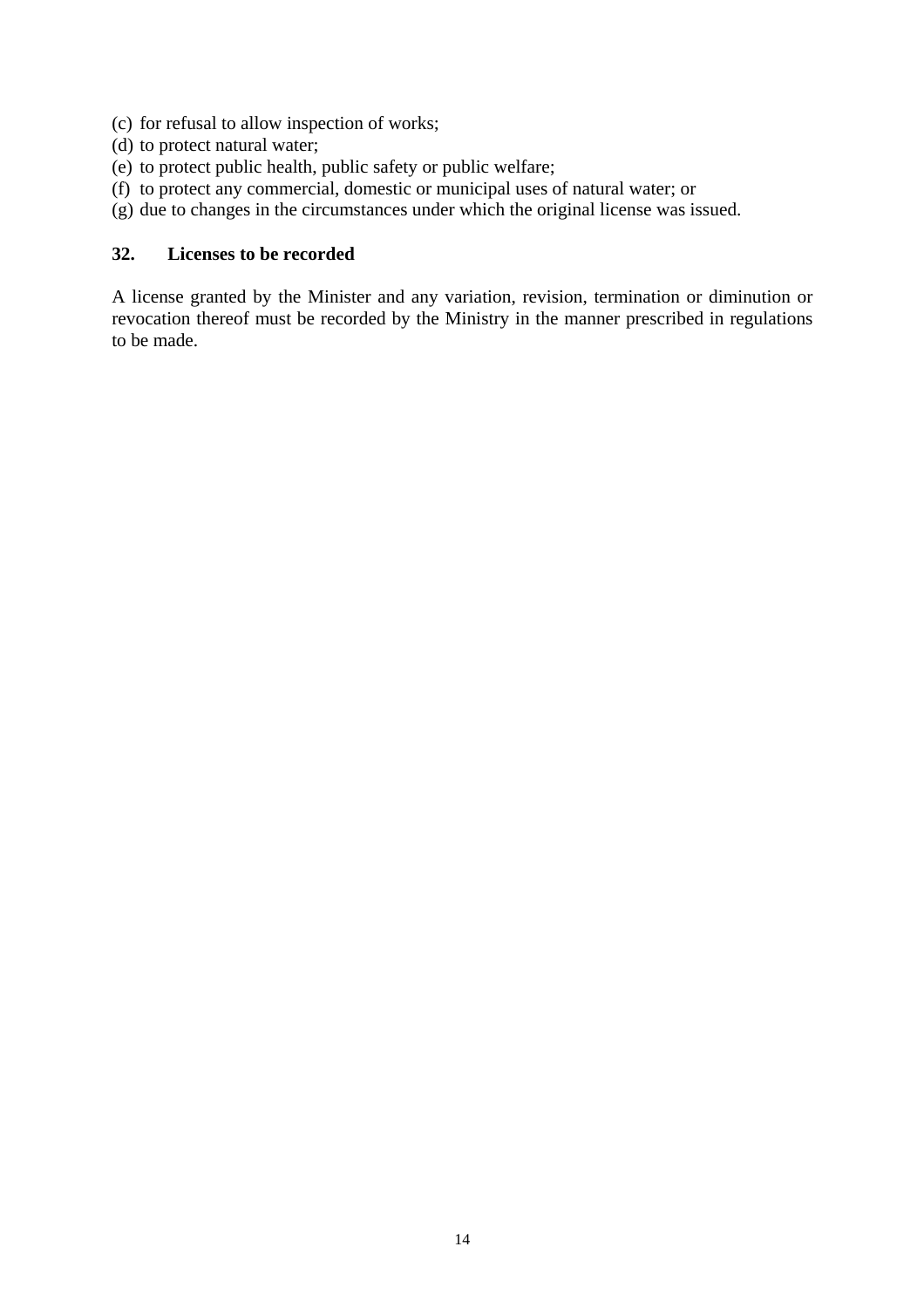## **PART 6 REVISIONS, VARIATIONS, TERMINATION AND DIMINUTION OF LICENSES**

## **33. Revision of volumes**

- (1) If at any time in any specified area, the quantity of water to which licenses exist is insufficient to satisfy all such licenses and unlicensed domestic abstractions, the Ministry may review the allocation of water in that area, and in so doing they may revise the quantity allowed by any license and the terms and conditions thereof to the use of water in that area, and record such revised quantity, terms and conditions in the register of water licenses and so inform the holders of the licenses.
- (2) Provided that the Ministry has regard to the principle that where full use of the water has been maintained to the extent permitted by a license, no license may be cancelled or reduced except in proportion to all other licenses in the same area.
- (3) Any revised quantity under sub-section (1) shall be according to guidelines of the instream or residual flow requirements in an area to be prescribed under regulations to be made by the Minister.

## **34. Suspensions and Variations**

Where in the opinion of the Ministry the supply of water from any source or in any area is or is likely to: -

- (a) become insufficient for the needs of persons using it on account of excessive use, drought, or of an emergency; or
- (b) deteriorate in quality on account of abstraction and diversion in excessive quantities or at an excessive rate.

the Ministry at any time may suspend or vary, by notice to the holders of water licenses, all or any license to divert, abstract or use water from that source, or in that area, for such periods as are deemed necessary, and upon such notice being given by the Ministry, such licenses cease for the period of suspension or are exercisable only as so varied, as the case may be.

## **35. Variation on Application**

The Ministry may, on the application of the holder of a license, terminate or diminish or increase the right granted thereunder or vary any of the terms and conditions thereof as it sees fit.

## **36. Termination for Breach of a Condition**

- (1) Where the holder of a license:
	- (a) fails to comply with any condition, express or implied, subject to which the license was granted; or
	- (b) diverts, abstracts, or uses water in excess of that authorized or uses water for a purpose not authorized by license; or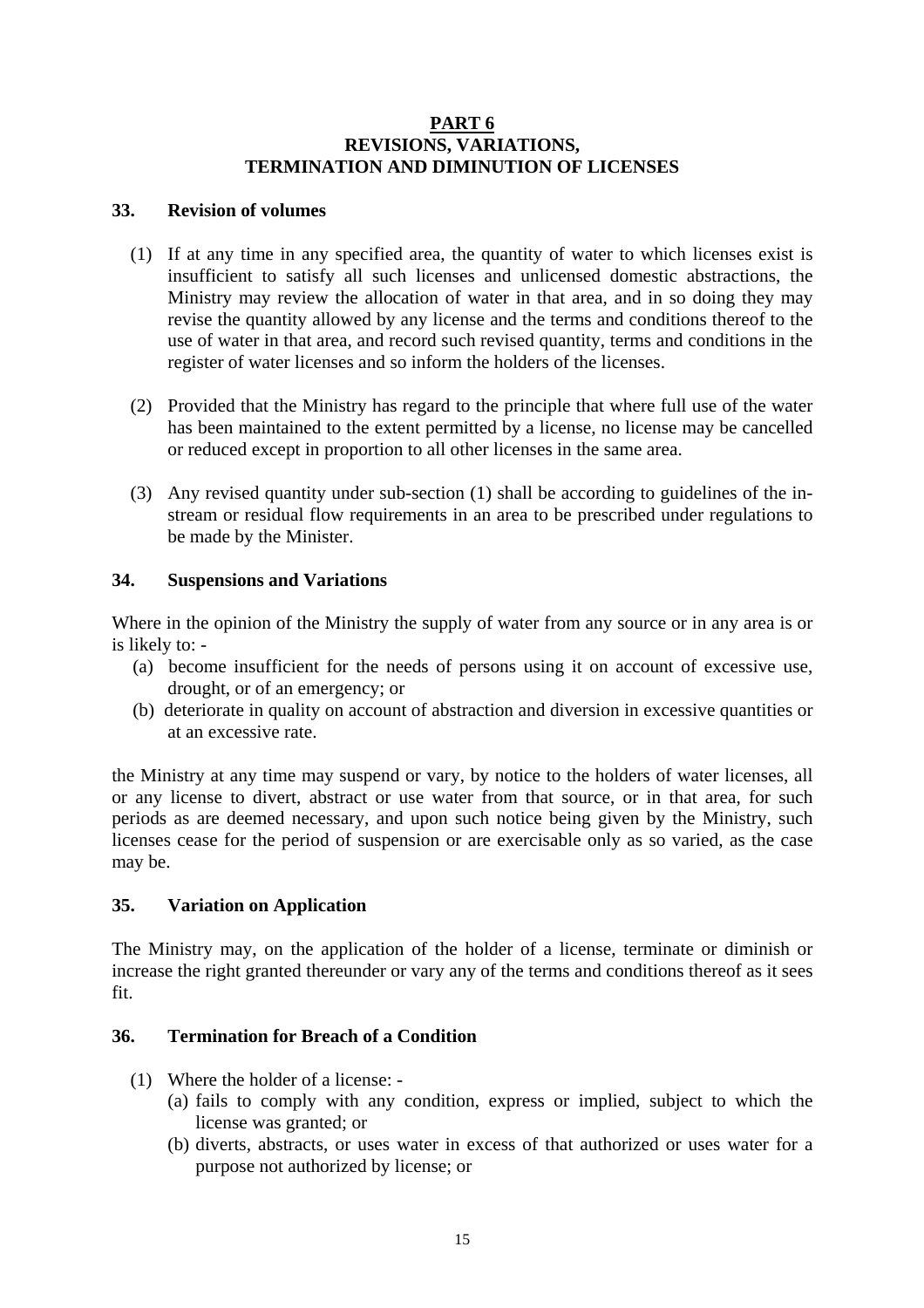(c) commits an offence against this law,

The Ministry may by notice in writing addressed to the holder declare the license to be terminated.

- (2) Provided that where the default is one capable of being remedied, the Ministry must first serve on the holder notice in writing specifying the default and requiring the holder to remedy the same within such time as specified in the notice, and if the default is so remedied the Ministry will not declare the license terminated.
- (3) In the case where a breach occurs, the license holder is guilty of an offence on account of his wasteful use or damage caused.

## **37. Termination or Diminution for Public Purpose**

- (1) Where the Ministry deems it necessary or expedient in the interest of the use of water in such manner as to promote the public benefit or the utilization of such water in such manner as to promote the economic well-being of the community, it may give notice in writing addressed to the holder of any license, terminating or diminishing the license granted thereunder to the extent that the water is required for such public benefit or economic well-being and thereupon the license lapses or is exercisable only as so diminished, as the case may be.
- (2) The holder of any terminated or diminished license shall be eligible to receive as an ex-gratia payment from the Ministry, such sum as the Ministry may determine according to guidelines provided under regulations to be made.
- (3) The holder of any terminated or diminished license shall have recourse from the determination of the Ministry under this section, in the manner provided for.

## **38. Termination or Diminution for Non Use**

- (1) If at any time the Ministry has reason to believe that the holder of a license has not, during the preceding period of twelve months, made reasonable use of the license, it may by notice in writing addressed to such license holder call upon him to show cause why such license should not be terminated, diminished or modified in such respects as may be specified in the notice.
- (2) If within thirty days of the service of such notice no reply is received by the Ministry, it may declare the license terminated, diminished or modified as the case may be.
- (3) The holder of a license upon whom a notice is served may, within thirty days of such service, submit to the Ministry a statement in writing of reasons why the license should not be terminated, diminished or modified as the case may be and has a right to be heard in the matter.
- (4) The Ministry must consider any statement submitted to it and must, if so required, give the license holder an opportunity of being heard in person or by his legal representative, and may thereafter by notice in writing to the holder: -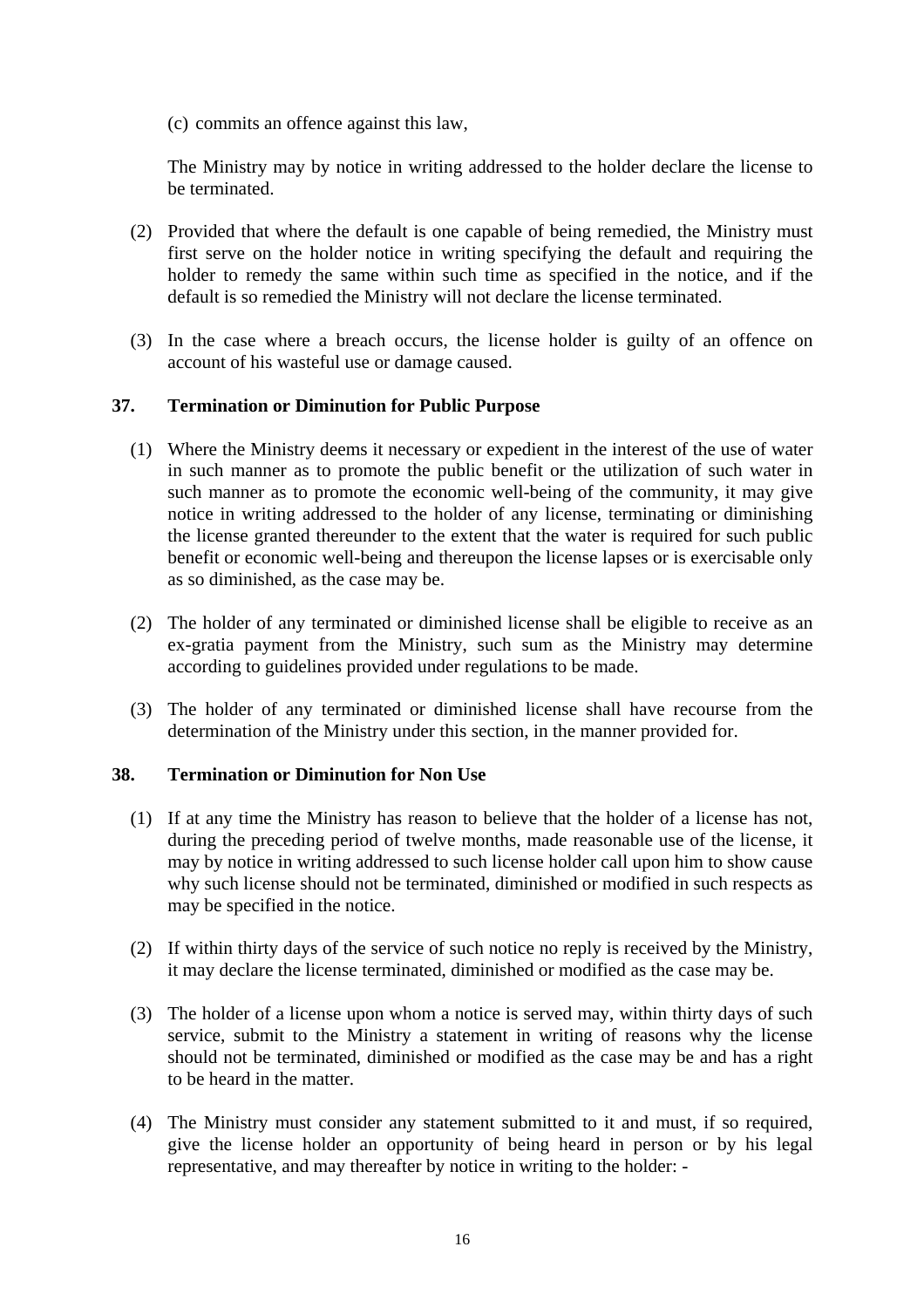- (a) declare the license terminated
- (b) declare the license diminished or modified in such respects as may be specified in the declaration; or
- (c) declare the license to be unchanged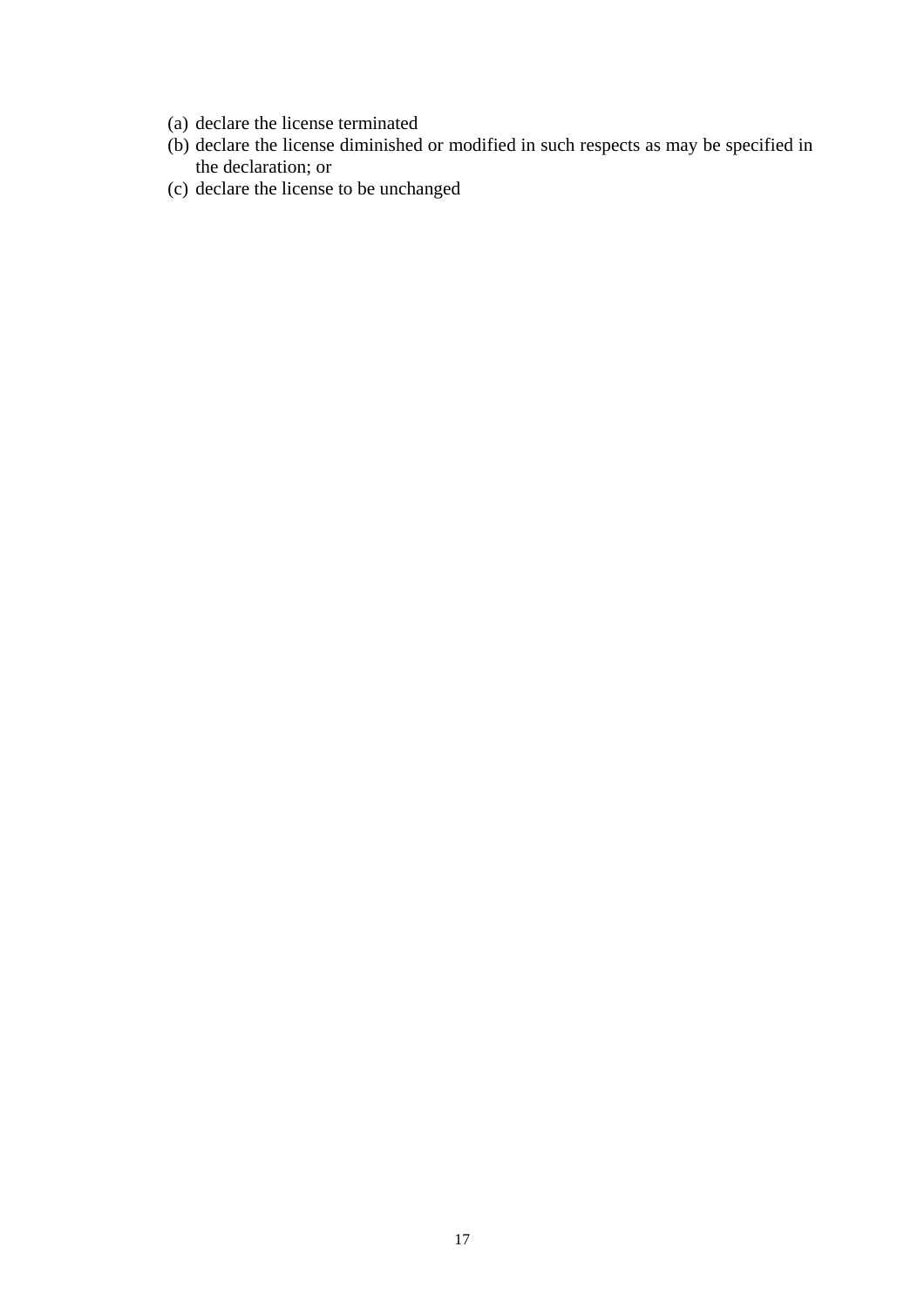## **PART 7 INVESTIGATION, ETC.**

#### **39. Investigation**

- (1) The Minister or Director may, by written instrument, authorize a person by himself or by his assistants, employees, agents or contractors, with or without vehicles or machinery: -
	- (a) to enter upon land, on the provisions of this Act to collect, collate and analyze of data concerning the occurrence, flow, characteristics, quantity and use of any water and provide for:-
		- (i) the systematic gauging and recording of rainfall and the volume and flow of natural water.
		- (ii) the construction, operation and removal of gauging, recording and monitoring stations and investigation and monitoring bores.
		- (iii)the sampling and analysis of any natural water.
	- (b) to enter upon any land within a protected area and carrying out such works relating to the use, flow and control of natural water.

## **40. Rights of Entry**

- (1) Any authorized person is, on producing (if so required) some duly authenticated document showing his authority, entitled at all reasonable hours to enter upon any land: -
	- (a) to monitor compliance with the provisions of this Act and with any conditions subject to which a license or license has been granted under this Act;
	- (b) to inspect and investigate conditions relating to the quantity and quality of natural water;
	- (c) to install, maintain, read or test any meter required for the purpose of this Act.
- (2) Any person acting under sub-section (1) is entitled to:
	- (a) take measurements to ascertain the quantity and quality of water abstracted or capable of being abstracted by means of any works;
	- (b) examine records kept for the purpose of this Act;
	- (c) take a sample of any water or other substance which may appear to him as being capable of affecting the quality of natural water.
- (3) Provided that compensation is payable for all damage done and for any land occupied for the construction of works and, in default of agreement, the amount is to be determined by a court of competent jurisdiction.
- (4) Any person willfully obstructing an authorized person in the exercise of his powers under sub-sections (1) to (2) or interfering with or damaging any works established or maintained under sub-section (1) is guilty of an offence and liable on conviction.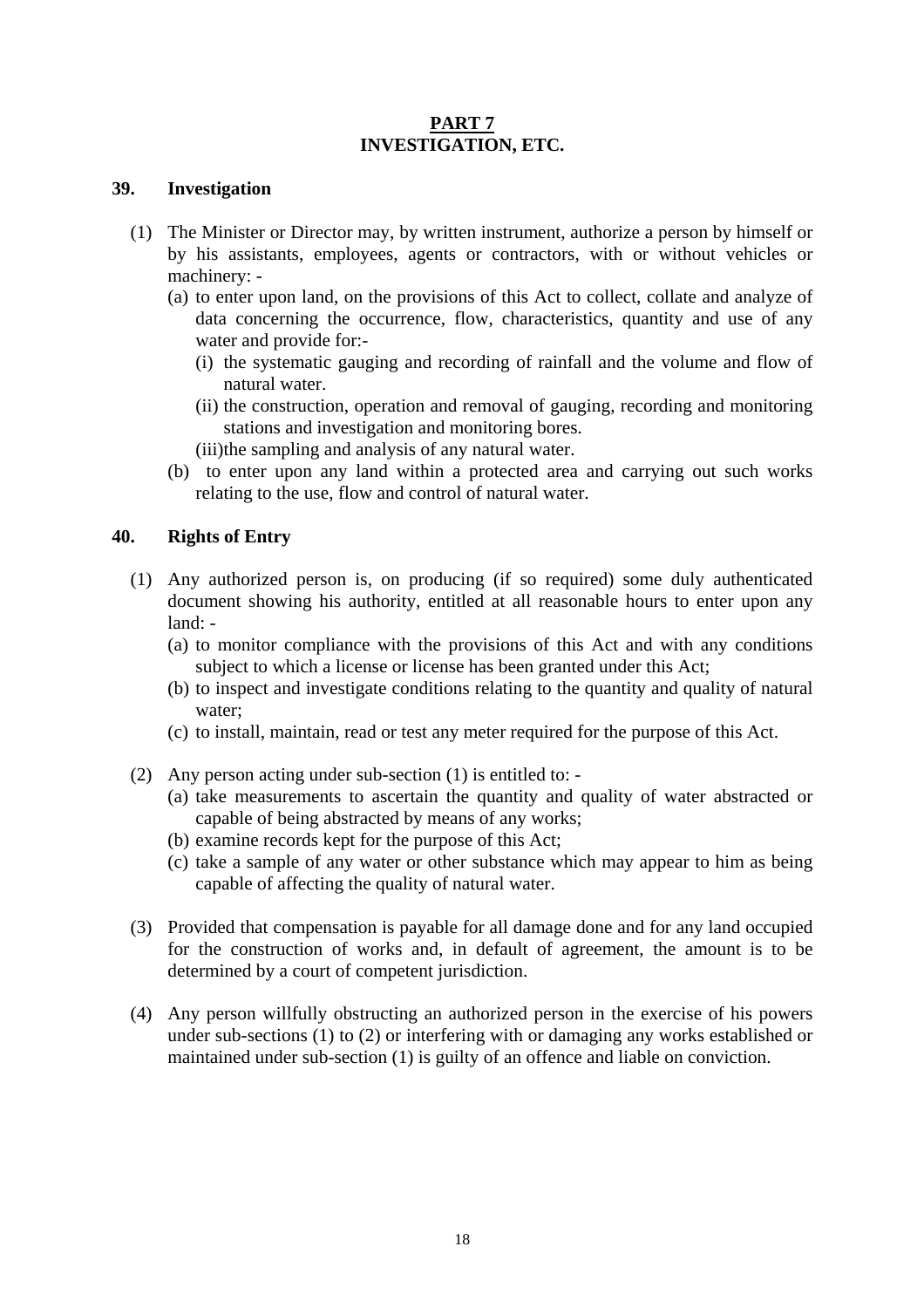## **PART 8 MISCELLANEOUS**

## **41. Driller's License**

- (1) No person or companies or organizations may, after the expiration of three months from the date on which this Act comes into effect, for hire or reward, construct, enlarge, alter or caused to be constructed, enlarged, altered or undertaken any works on any water well or bore hole unless he holds a Driller's license as provided by regulations to be made under section 54
- (2) Any person or companies or organizations who acts in contravention of sub-section (1) is guilty of an offence and liable on conviction to the penalties specified in section 53.
- (3) A driller's license shall be valid for one year from the date of issue and may be renewed on payment of the prescribed fee.

## **42. Information and Records**

- (1) The Ministry responsible for water resources may, by notice in writing served on any person who is the holder of a license or entitled to the possession of any land, require him to keep such records and, additionally or alternatively, to furnish in such form and manner and within such time as may be specified in the notice or as may be prescribed by regulations to be made by the Minister, such periodical or other estimates or returns: -
	- (a) as the Ministry may specify for the purpose of ascertaining the amount or rate of water diverted or abstracted under the authority of a license;
	- (b) as the Ministry may require and specify in the notice for the purpose of ascertaining the amount or rate of groundwater abstracted, a license holder shall furnish the Ministry bore hole information in such form and manner prescribed under regulations to be made by the Minister.
	- (c) relating to such matters as may be prescribed, as matters on which a person may be required to give information as being relevant to the conservation and best use of water in the Solomon Islands.
- (2) Any person required to keep records or to furnish information and estimates under sub-section (1) who fails to do so is, unless he proves that he has reasonable excuse for such failure, guilty of an offence and liable on conviction to the penalties specified in section 53 in addition to the suspension or cancellation or non-renewal of his license.

## **43. Protection of Public Officers**

No public officer, inspector or other person authorized under this Act shall be personally liable for anything done or omitted to be done in good faith in the performance of functions under this Act.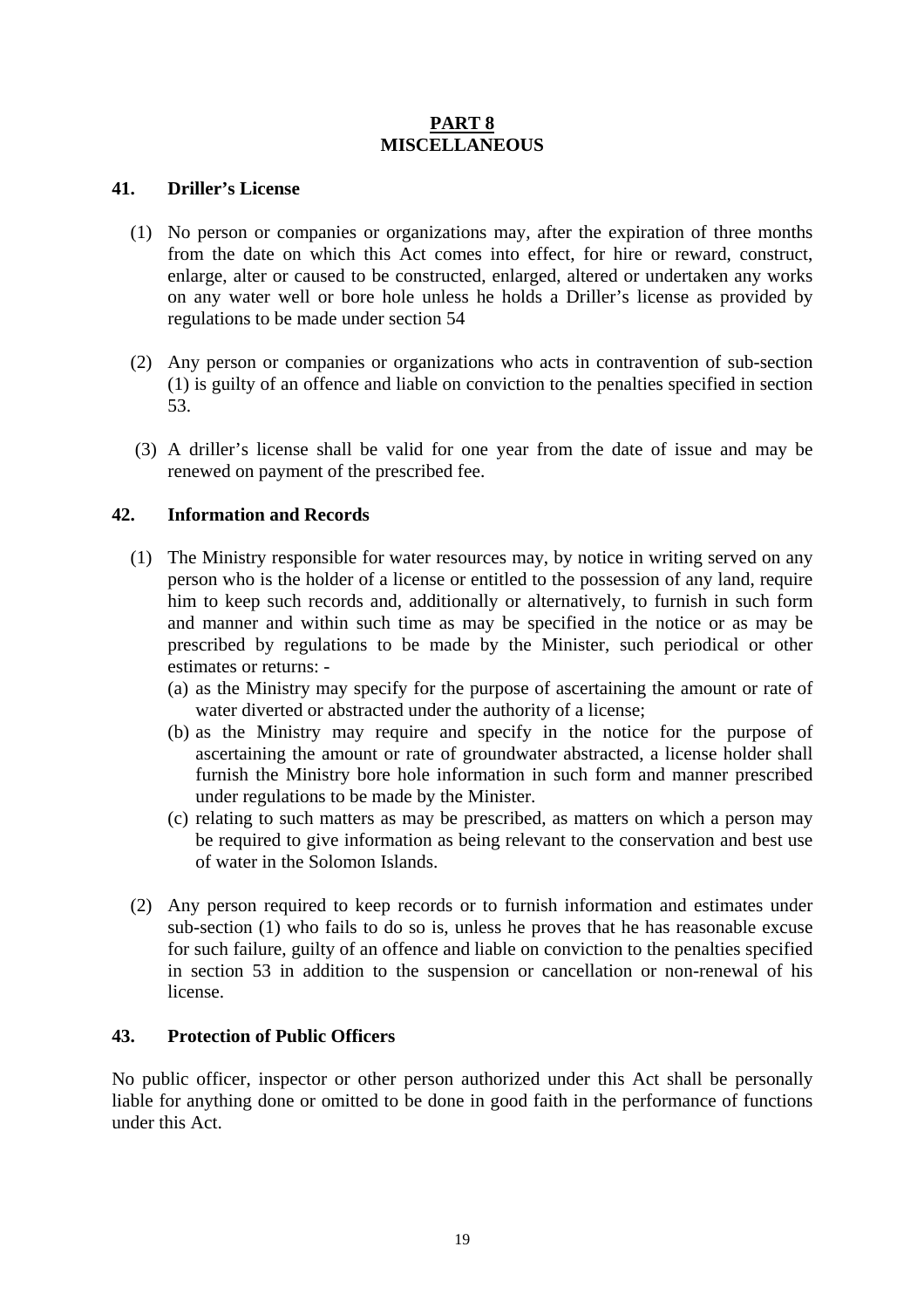### **44. Suspension, Termination and Abatement of Unauthorized Activities.**

- (1) The Ministry may order the immediate suspension, termination and abatement of activities upon the terms of section 15 and 22. If abatement is not carried out by the infractor upon request of the Ministry, the Ministry may itself cause the activity or discharge to be terminated and abated.
- (2) The costs and expenses incurred by the Ministry in so doing may be recoverable from the transgressor.

## **45. Repairs and Restoration of Unauthorized Works**

- (1) If in the opinion of the authorities of application of this Act any works are so constructed, maintained, or used or are being so constructed as to constitute a danger to life, health or property, any of them may require any person for the time being enjoying the benefits of those works to carry out such repairs or to effect such additions or modifications to such works or to carry out such demolition or to change the use of the works in such manner as considered necessary, and may by notice in writing suspend any license granted or renewed under this Act, until such requirements have been fulfilled.
- (2) Where within a water control area a person has, otherwise than:
	- (a) in accordance with the regulations made for the purpose of section 22 (2); or
	- (b) in accordance with an approval granted under section 23; or
	- (c) in accordance with a notice under sub-section (3),

constructed, altered or removed a drain, trench, channel or embankment, the Ministry may, by written notice, require the person to: -

- (d) fill in or restore the drain or channel; or
- (e) remove or restore the embankment,

in the time specified in the notice.

(3) If a notice under this section is not complied with in all respect, the Ministry may cause the work specified in the notice, or the portion of that work that has not been done to be done and may recover the cost of doing that work from the person to whom the notice was given as a debt due by that person to the state.

#### **46. Demolition of Unlawful Works and Stoppage of Diversions or Abstractions**

- (1) Any person:
	- (a) who has constructed, enlarged, altered or undertaken or caused to be constructed, enlarged, altered or undertaken any works, canals, or any quarrying operations contrary to the provisions of this Act; or
	- (b) whose license in respect of any such works or operations has been terminated under the provisions of this Act or has otherwise come to an end.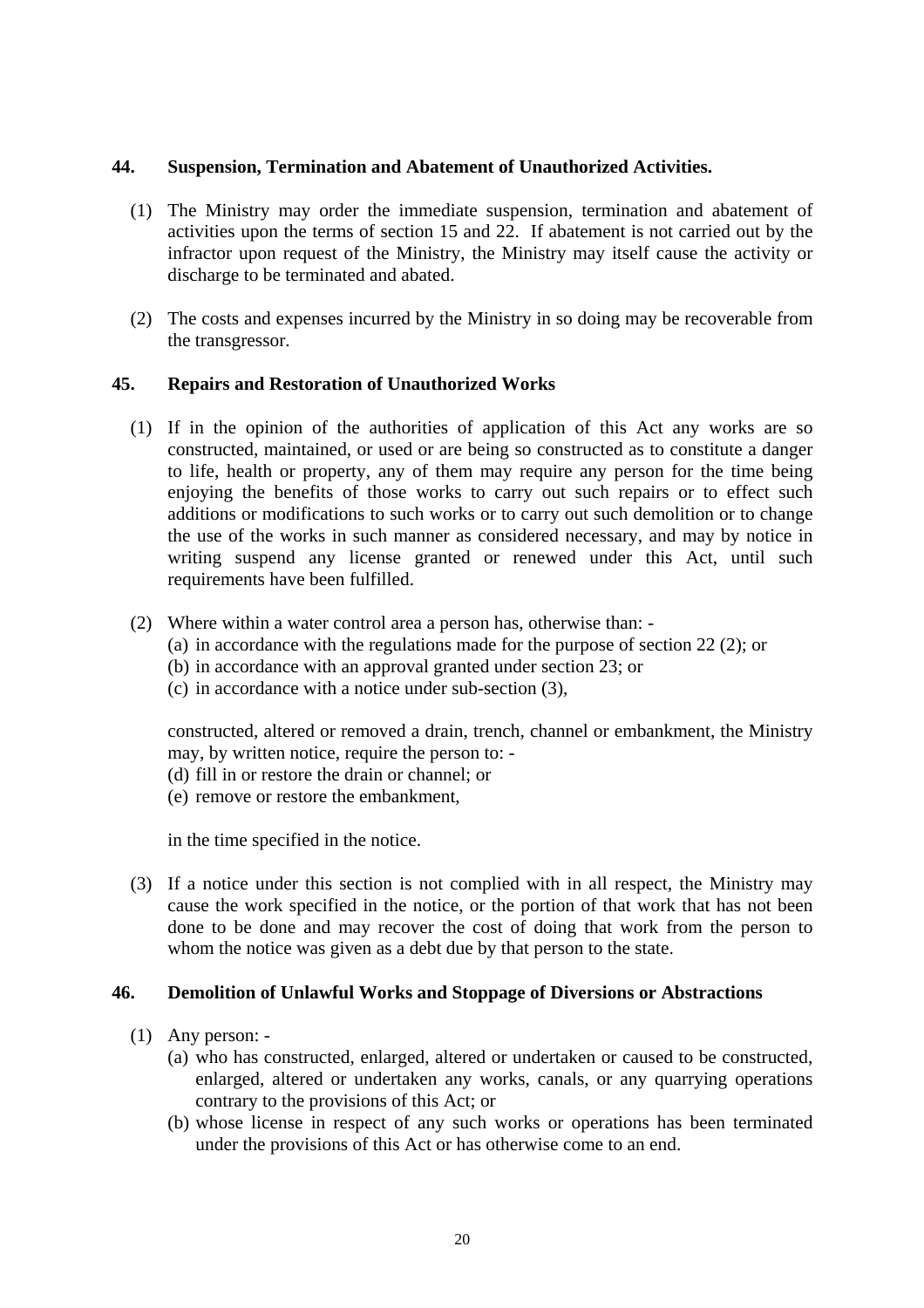(2) Any person who causes or knowingly licenses: -

the diversion of surface water or the abstraction of ground water otherwise than in accordance with the provisions of this Act;

may be required to modify, demolish or remove such works or operations within such period, not being less than twenty days after the service thereof, as may be specified in the notice.

## **47. Application of Other Laws**

Nothing in this law derogates the need to obtain the licenses and authorizations required under the Land and Titles Act, the Forest Resources and Timber Utilization Act, the Environment and Conservation Act, the Electricity Act, the Mines and Minerals Act, the Provincial Governments Act, the Town and Country Planning Act, Solomon Island Water Authority Act and the Public Health Ordinance, their amendments and modifications. Provided that the function allocated by the Water Resources Act, are discharged according to its provisions. The River Waters Ordinance is hereby repealed

## **48. Enforcement**

- (1) If any required steps by notice under this Act have not been taken, the authority of application of this Act issuing the order may enter into any land, building and waterworks, and take those steps, and may recover any expenses from the transgressor, according to the procedure for the collection of charges under regulations to be made.
- (2) Provided that the rules of appeals provided in Part 9 section 50 apply.

## **49. Limitations on Private Property**

- (1) Private property, including customary lands, is subject to expropriation and condemnation, assessment and enforcement of servitude and right of way, temporary occupation and limitations as required by the provision of public services and appropriate management and conservation of the water resources of the country.
- (2) Provided that compensation is paid as and when required by the Lands and Titles Act.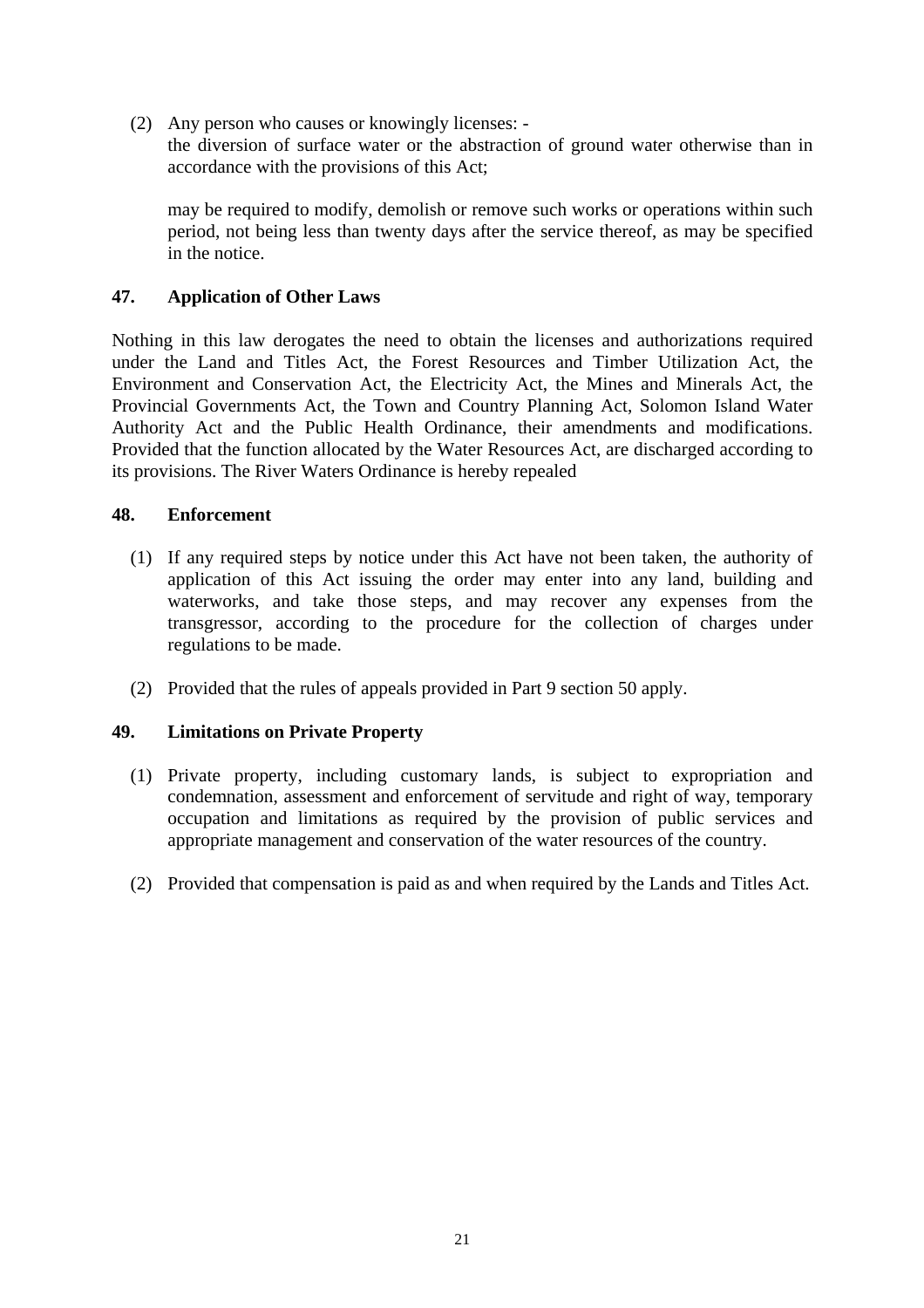## **PART 9 APPEALS, PENALTIES ETC.**

## **50. Appeals**

Any person aggrieved by the decision of the Minister given under this Act may, within three months of the decision, appeal to the Minister, which may confirm, adjust or vary the decision on the advise of the Board.

## **51. Offences**

- (1) Any person who contravenes or fails to comply with any of the terms and conditions of any license or attached to any easement under this Acts, not being a term or condition requiring the payment of compensation, shall be guilty of an offence and shall be liable, on conviction before a magistrate, to a fine not exceeding five hundred dollars or to imprisonment for a term not exceeding six months or to both such fine and imprisonment.
- (2) Any person who:
	- (a) obstructs any other person in the due exercise of that other person's rights under any license or easement granted under this Act; or
	- (b) obstructs the Director, any inspector or other authorized officer in the due exercise of his powers under this Act,

shall be guilty of an offence and shall be liable, on conviction before a magistrate, to a fine not exceeding five hundred dollars or to imprisonment for a term not exceeding six months or to both such fine and such imprisonment.

#### **52. Offences of Corporation**

Where a corporation is guilty of an offence under this Act, any officer, director, or agent of such corporation who authorized, assented to, or participated in, or by neglect or omission contributed to the commission of the offence, is a party to and guilty of the offence and liable to the penalty provided for the offence.

#### **53. Penalties**

Any person guilty of an offence against any provision under this Act for which no penalty is provided elsewhere in the Act, shall be liable, on conviction before a magistrate, to a fine not exceeding two hundred dollars, and in default of payment, to imprisonment for a term not exceeding three months.

## **54. Regulations**

The Minister may make under regulations generally for the proper carrying out of the provisions and purposes of this Act, and in particular but without prejudice to the generality of the foregoing may make regulations: -

(a) prescribing fees for the doing of anything by this Act required or authorized to be done,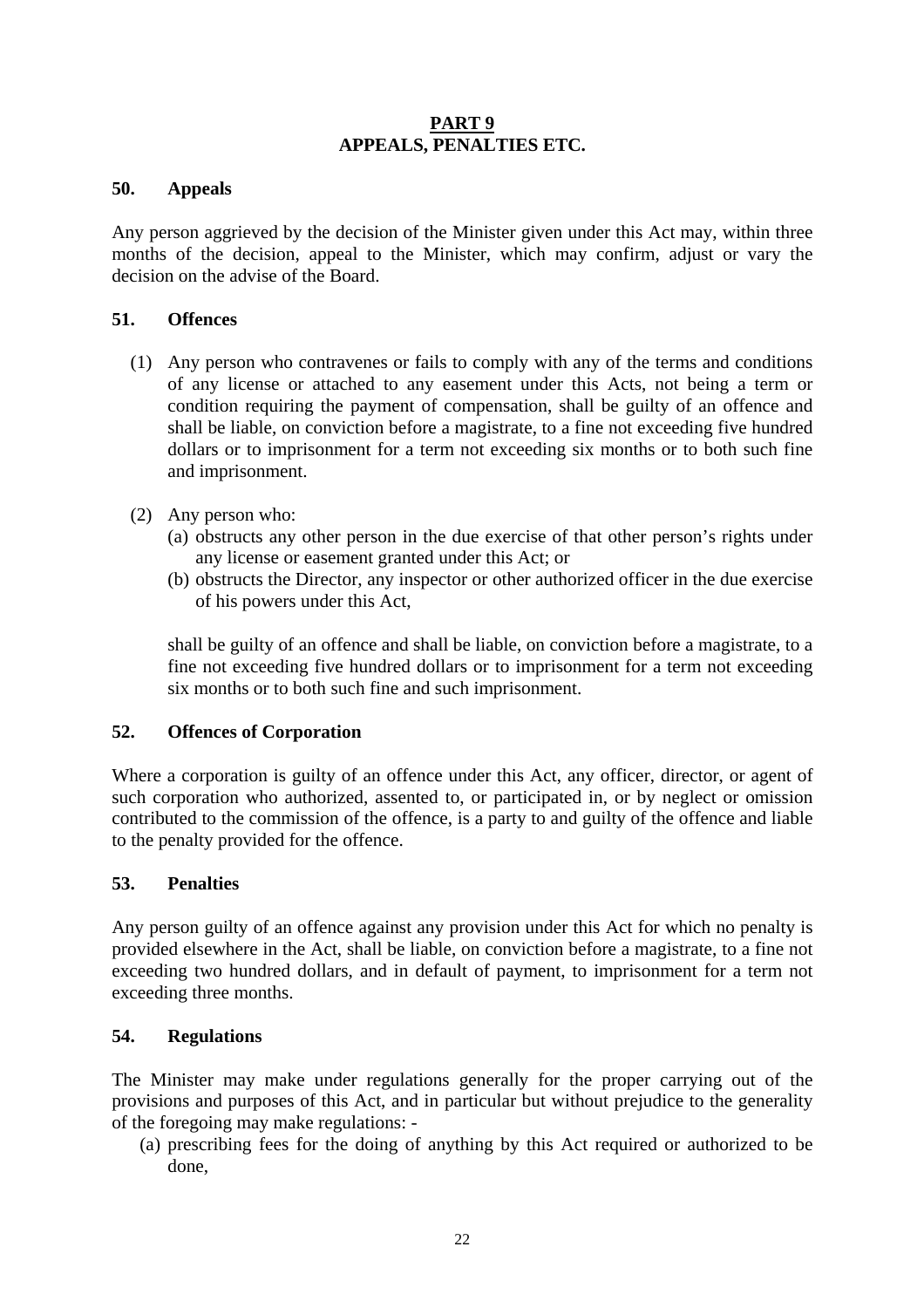- (b) prescribing the procedures for issuing licenses;
- (c) prescribing the protection of catchment and recharge areas, and flood control zones;
- (d) providing for the determination of compensation;
- (e) for the appointment of officials and authorized persons;
- (f) relating the design and standards of materials to be used in construction of waterworks;
- (g) prescribing the methods of recording of licenses;
- (h) prescribing the methods, specification, restrictions of issuing and renewing of licenses;
- (i) prescribing the uses and public control of water resources;
- (j) providing for the construction and abandonment of water well bore holes
- (k) provide for the supply of bore hole information;
- (l) prescribing forms to be used;
- (m)prescribing the form and manner in which fees may be refunded
- (n) provide for control of activities in water control area; and
- (o) prescribing any other matter or anything, which may be, or is required by this Act.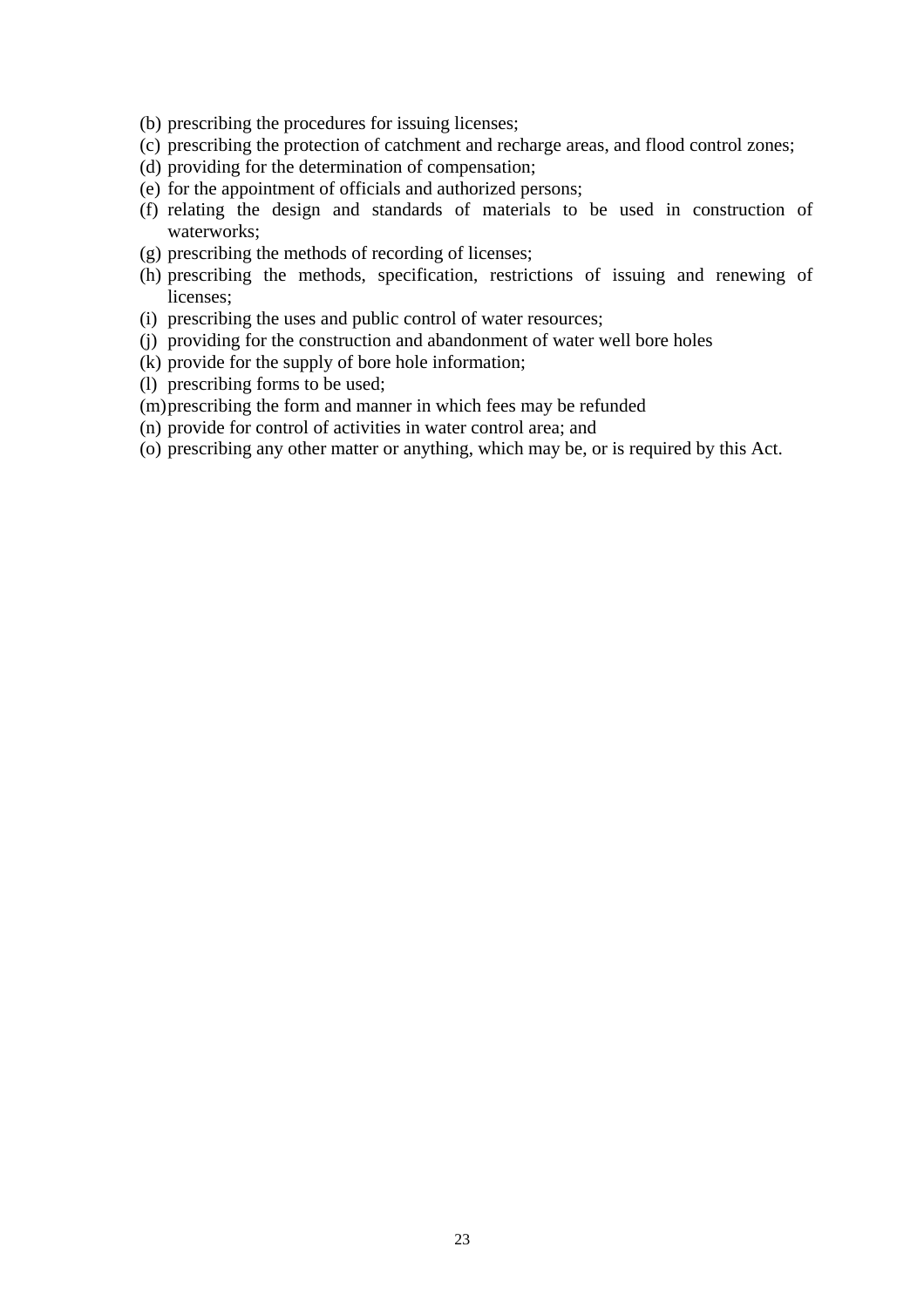# **SCHEDULE (Section 10)**

## **Constitution of the Board**

- 1. (1) The Board shall consist of the Director who shall be an ex officio member and the following members who shall be appointed by the Minister by instruction in writing, in the following manner, that is to say: -
	- (a) Chairperson appointed by the Cabinet on the advice of the Minister responsible for the water resources.
	- (b) Government Representative as follows:
		- i) Permanent Secretary, Ministry of Natural Resource, Deputy Chairperson
		- ii) Representative, Ministry of Health
		- iii) Representative, Ministry of Lands
	- (c) Community Representatives as follows:
		- i) Representative from NGOs
		- ii) Representative from Chamber of Commerce
		- iii) Representative from Women Council
		- iv) Representative from National Churches
		- v) a representative from the Provincial Government or Town Council.

Provided that, in addition, the Minister shall appoint to sit as members of the Board when it considers an application for the issue of a license: a representative from Area Council.

a representative from the Landowner.

- (2) The representatives of each Government Ministries must be chosen by their respective Permanent Secretaries in consultation with the Permanent Secretary, Ministry responsible for Water Resources
- (3) Their appointment to the Board must be approved by the Minister responsible for Water Resources

#### **Duration of Appointment**

- 2. (1) Members of the Board shall hold office for such period as the Minister may specify in the member's instrument of appointment or, if no period is specified, for a period of two years from the date of appointment and are eligible for re-appointment.
	- (2) A member of the Board may at any time resign his office as a member by giving notice in writing to the Minister and the resignation shall take effect on the date specified in the notice or, if no date is specified, on the date of receipt by the Minister of the notice.

## **Vacation of Office of Member**

- 3. (1) If a member:
	- (a) becomes permanently incapable of performing his duties; or
	- (b) resigns his office by written notice to the Minister; or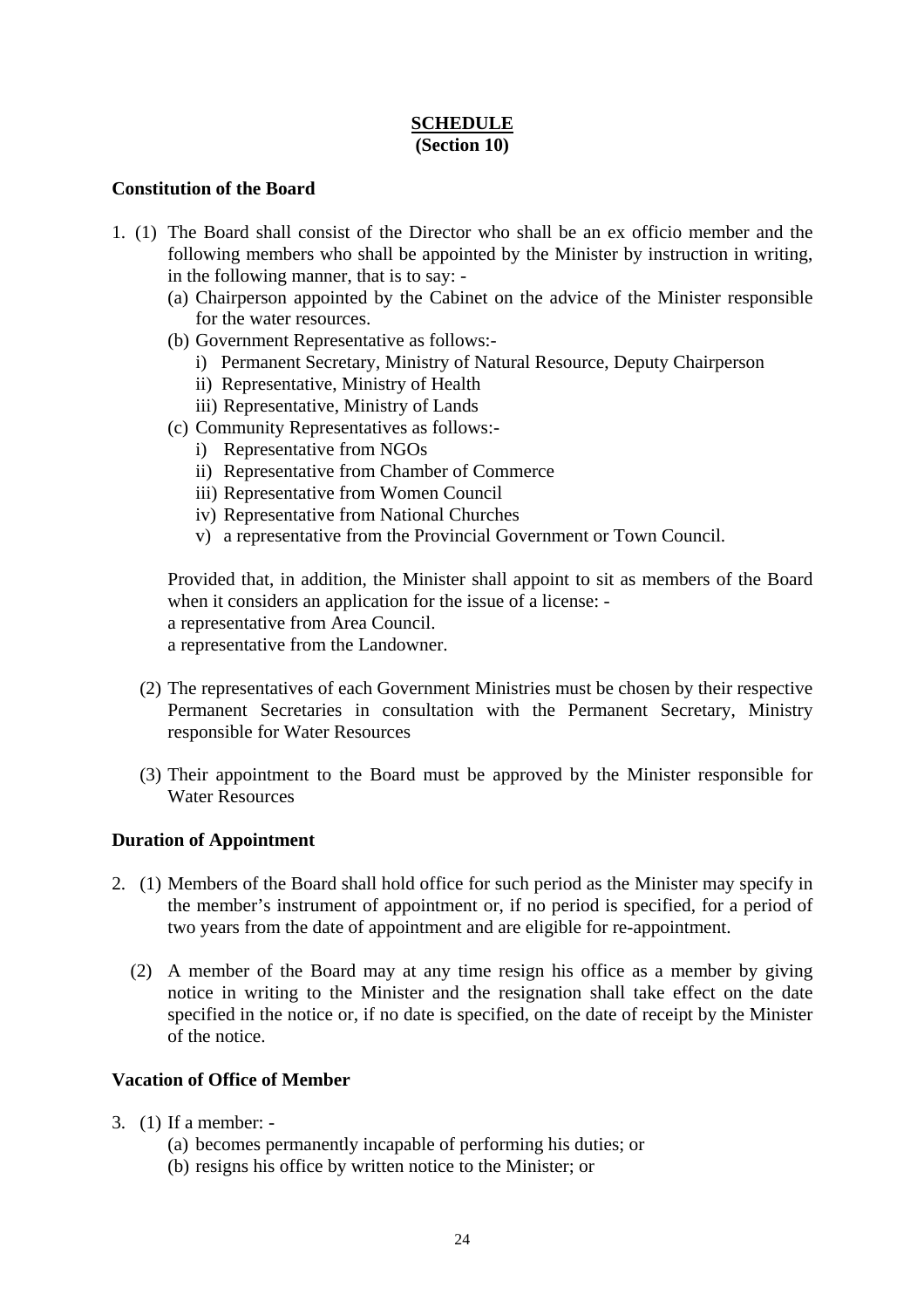(c) is absent, except on leave granted by the Board from all meetings held during six consecutive months in any period of 12 months,

the minister shall terminate his appointment.

- (2) Where an office becomes vacant under sub-section (1) the vacancy shall be filled in accordance with section 5 of the Schedule
- (3) Without giving any prior notice the Minister may, at any time, terminate the appointment of a member for inability, inefficiency, incapacity or misbehavior.

## **Chairperson and Deputy Chairperson**

4. The Board at its first meeting and thereafter from time to time must elect from amongst its members a Chairperson and Deputy Chairperson by majority vote.

## **Alternate Members**

- 5. (1) For each member appointed under section 1 of the Schedule, there shall be an alternate member who shall be nominated and appointed in the same manner and subject to the same conditions as the member for whom he is the alternate.
	- (2) In the event of the inability of a member to act as a member of the Board, the alternative member has and may exercise all his powers, functions, duties and responsibilities as a member and this Act applies accordingly.
	- (3) Unless the Board otherwise directs, an alternative member may attend all meetings of the Board, but shall not vote on any matter or be counted towards a quorum except where he is attending in the absence of a member for whom he is the alternative.

## **Meetings of the Board**

- 6. The meetings of the Board shall be determine as:
	- (a) The Board shall meet at such times and places as the Chairperson determines or as the Minister directs, and in any case not less than four times a year.
	- (b) The Chairperson shall, if requested to do so by not less than four members, call a meeting of the Board as soon as practicable after receiving the request.
	- (c) The Chairperson shall give at least seven days notice of a meeting of the Board to each member.

#### **Presiding**

7. The Chairperson or Deputy Chairperson shall preside at all meetings of the Board.

## **Quorum**

8. The quorum for a meeting of the Board shall be six of members of whom one shall be the chairperson or acting chairperson of the Board.